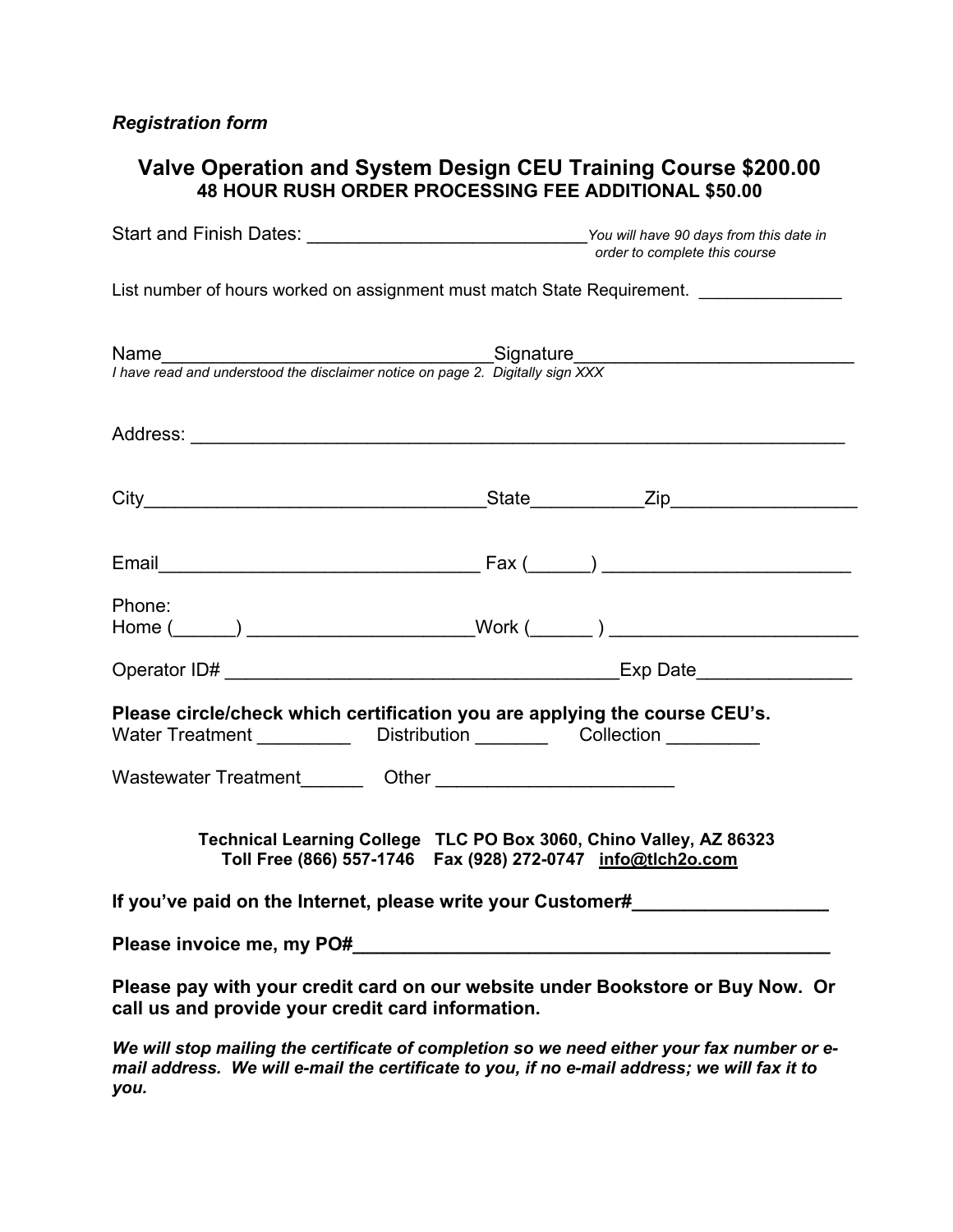# **DISCLAIMER NOTICE**

I understand that it is my responsibility to ensure that this CEU course is either approved or accepted in my State for CEU credit. I understand State laws and rules change on a frequent basis and I believe this course is currently accepted in my State for CEU or contact hour credit, if it is not, I will not hold Technical Learning College responsible. I also understand that this type of study program deals with dangerous conditions and that I will not hold Technical Learning College, Technical Learning Consultants, Inc. (TLC) liable for any errors or omissions or advice contained in this CEU education training course or for any violation or injury caused by this CEU education training course material. I will call or contact TLC if I need help or assistance and double-check to ensure my registration page and assignment has been received and graded.

**State Approval Listing Link,** check to see if your State accepts or has pre-approved this course. Not all States are listed. Not all courses are listed. If the course is not accepted for CEU credit, we will give you the course free if you ask your State to accept it for credit.

**Professional Engineers**; Most states will accept our courses for credit but we do not officially list the States or Agencies. Please check your State for approval.

# **State Approval Listing URL…**

*<http://www.abctlc.com/downloads/PDF/CEU%20State%20Approvals.pdf>*

*You can obtain a printed version of the course from TLC for an additional \$169.95 plus shipping charges.* 

# **AFFIDAVIT OF EXAM COMPLETION**

I affirm that I personally completed the entire text of the course. I also affirm that I completed the exam without assistance from any outside source. I understand that it is my responsibility to file or maintain my certificate of completion as required by the state or by the designation organization.

# **Grading Information**

In order to maintain the integrity of our courses we do not distribute test scores, percentages or questions missed. Our exams are based upon pass/fail criteria with the benchmark for successful completion set at 70%. Once you pass the exam, your record will reflect a successful completion and a certificate will be issued to you.

# **All downloads are electronically tracked and monitored for security purposes.**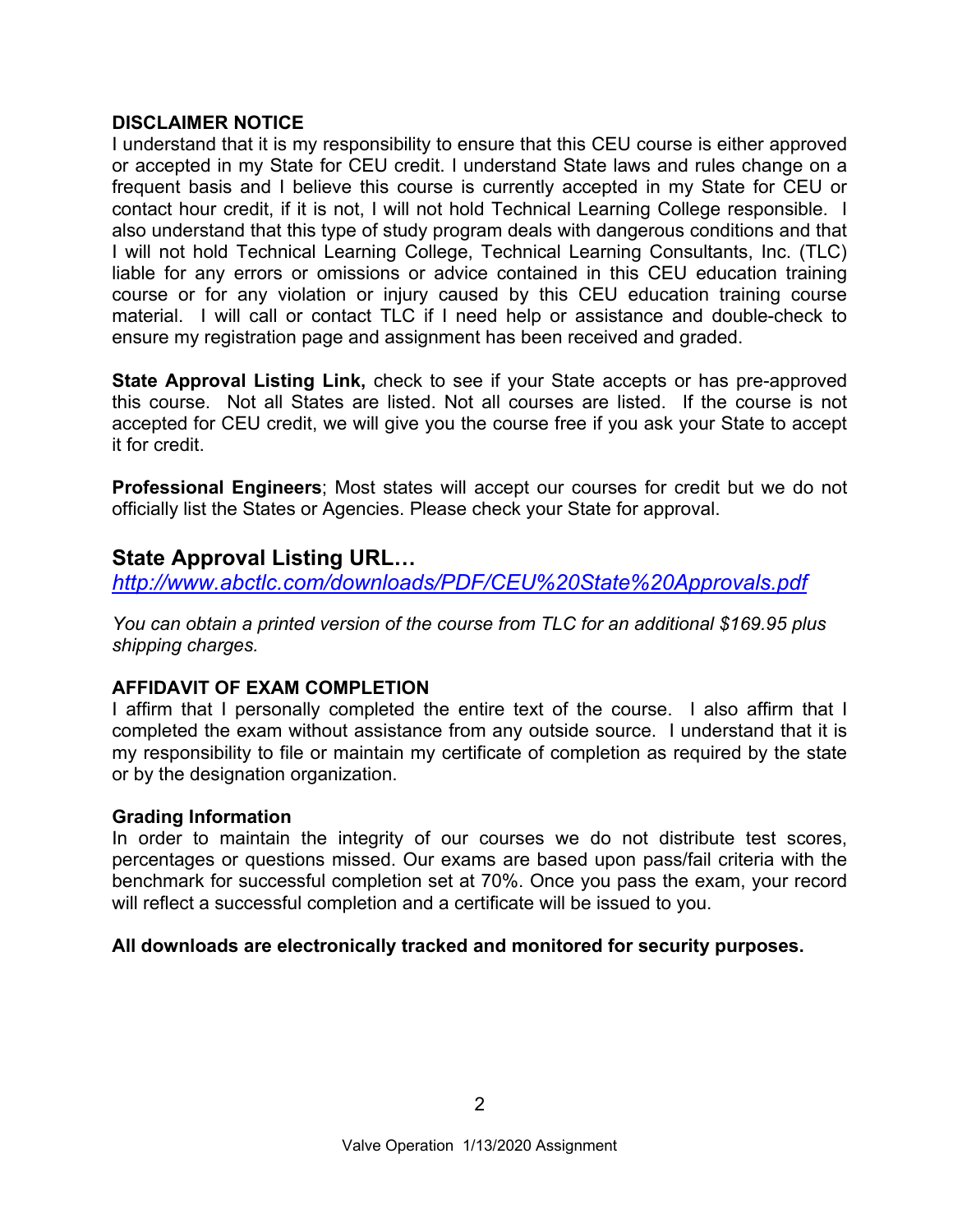# **CERTIFICATION OF COURSE PROCTOR**

Technical Learning College requires that our students who takes a correspondence or home study program course must pass a proctored course reading, quiz and final examination. The proctor must complete and provide to the school a certification form approved by the commission for each examination administered by the proctor.

**Instructions**. When a student completes the course work, fill out the blanks in this section and provide the form to the proctor with the examination.

Name of Course: **Name of Course:** 

Name of Licensee:

**Instructions to Proctor**. After an examination is administered, complete and return this certification and examination to the school in a sealed exam packet or in pdf format.

I certify that:

- 1. I am a disinterested third party in the administration of this examination. I am not related by blood, marriage or any other relationship to the licensee which would influence me from properly administering the examination.
- 2. The licensee showed me positive photo identification prior to completing the examination.
- 3. The enclosed examination was administered under my supervision on . The licensee received no assistance and had no access to books, notes or reference material.
- 4. I have not permitted the examination to be compromised, copied, or recorded in any way or by any method.
- 5. Provide an estimate of the amount of time the student took to complete the assignment.

Time to complete the entire course and final exam.

Notation of any problem or concerns:

Name and Telephone of Proctor (please print):

Signature of Proctor

 $\overline{a}$ 

 $\overline{a}$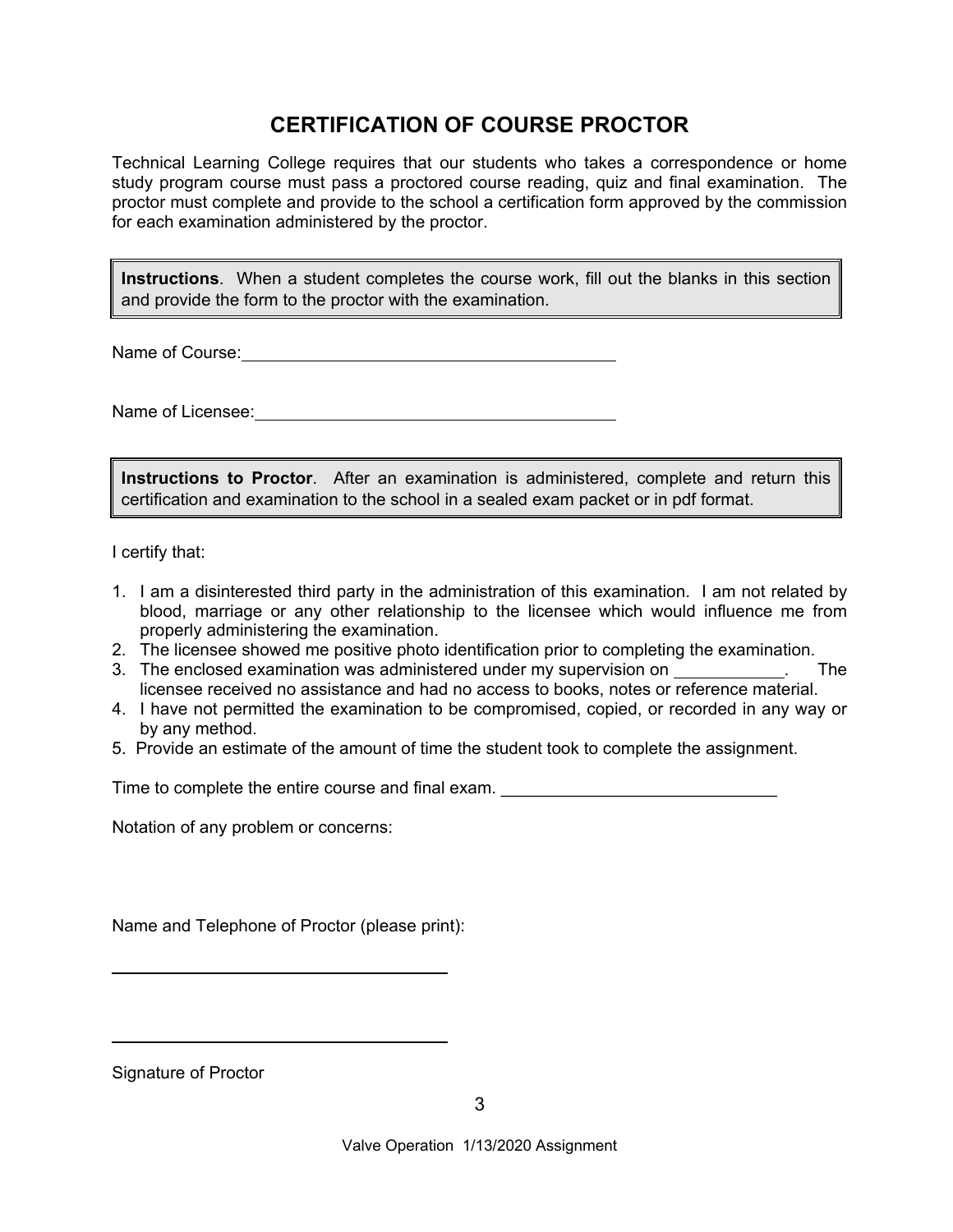Valve Operation 1/13/2020 Assignment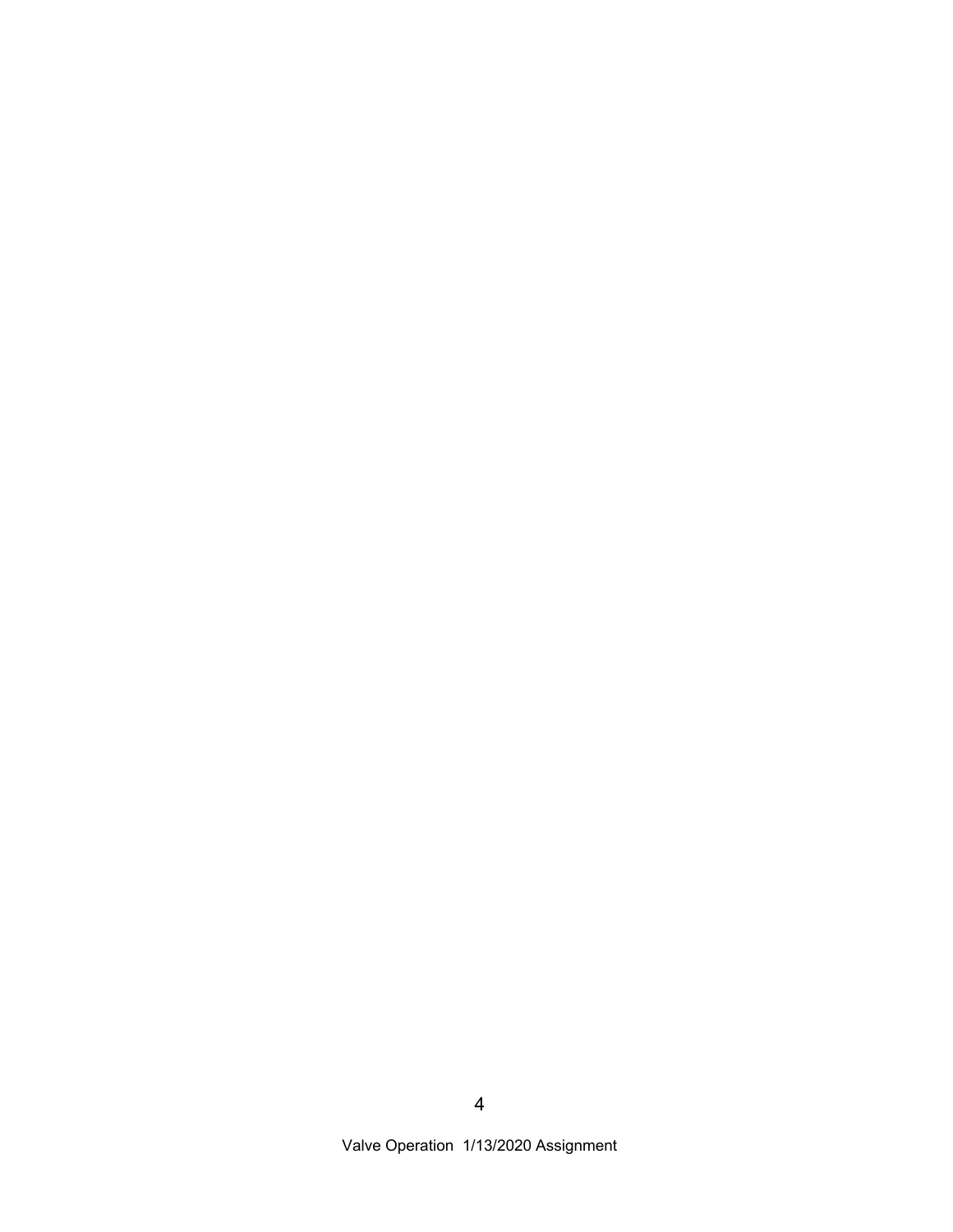**Valve Operation and System Design CEU Course Answer Key**

**Name\_\_\_\_\_\_\_\_\_\_\_\_\_\_\_\_\_\_\_\_\_\_\_\_\_\_\_\_\_\_\_\_\_\_\_** 

**Phone** *Phone* **<b>***Phone* 

*You are solely responsible in ensuring that this course is accepted for credit by your State. No refunds. Did you check with your State agency to ensure this course is accepted for credit?* 

*Method of Course acceptance confirmation. Please fill this section* 

Website \_\_ Telephone Call \_\_ Email \_\_\_ Spoke to \_\_\_\_\_\_\_\_\_\_\_\_\_\_\_\_\_\_\_\_\_\_\_\_\_\_\_\_\_\_\_\_

Did you receive the approval number if Applicable?

**What is the approval number if Applicable? \_\_\_\_\_\_\_\_\_\_\_\_\_\_\_\_\_\_\_\_\_\_\_\_\_\_\_\_\_\_** 

*You are responsible to ensure that TLC receives the Assignment and Registration Key. Please call us to ensure that we received it.* 

*You can use Adobe Acrobat DC Program to complete the assignment.* 

*Please write down any questions that cannot be found or has problems* 

*Please circle, underline, bold or X only one correct answer* **A felt tipped pen works best.** 

| 1. A B C D  | 14. A B C D | 27. A B C D | 40. A B C D |
|-------------|-------------|-------------|-------------|
| 2. A B C D  | 15. A B C D | 28. A B C D | 41. A B C D |
| 3. A B C D  | 16. A B     | 29. A B C D | 42. A B C D |
| 4. A B C D  | 17. A B C D | 30. A B C D | 43. A B     |
| 5. A B C D  | 18. A B C D | 31. A B C D | 44. A B C D |
| 6. A B C D  | 19. A B C D | 32. A B     | 45. A B     |
| 7. A B C D  | 20. A B C D | 33. A B     | 46. A B     |
| 8. A B C D  | 21. A B C D | 34. A B     | 47. A B     |
| 9. A B C D  | 22. A B C D | 35. A B     | 48. A B     |
| 10. A B C D | 23. A B C D | 36. A B C D | 49. A B     |
| 11. A B C D | 24. A B     | 37. A B C D | 50. A B     |
| 12. A B C D | 25. A B C D | 38. A B C D | 51. A B C D |
| 13. A B C D | 26. A B     | 39. A B C D | 52. A B C D |
|             |             |             |             |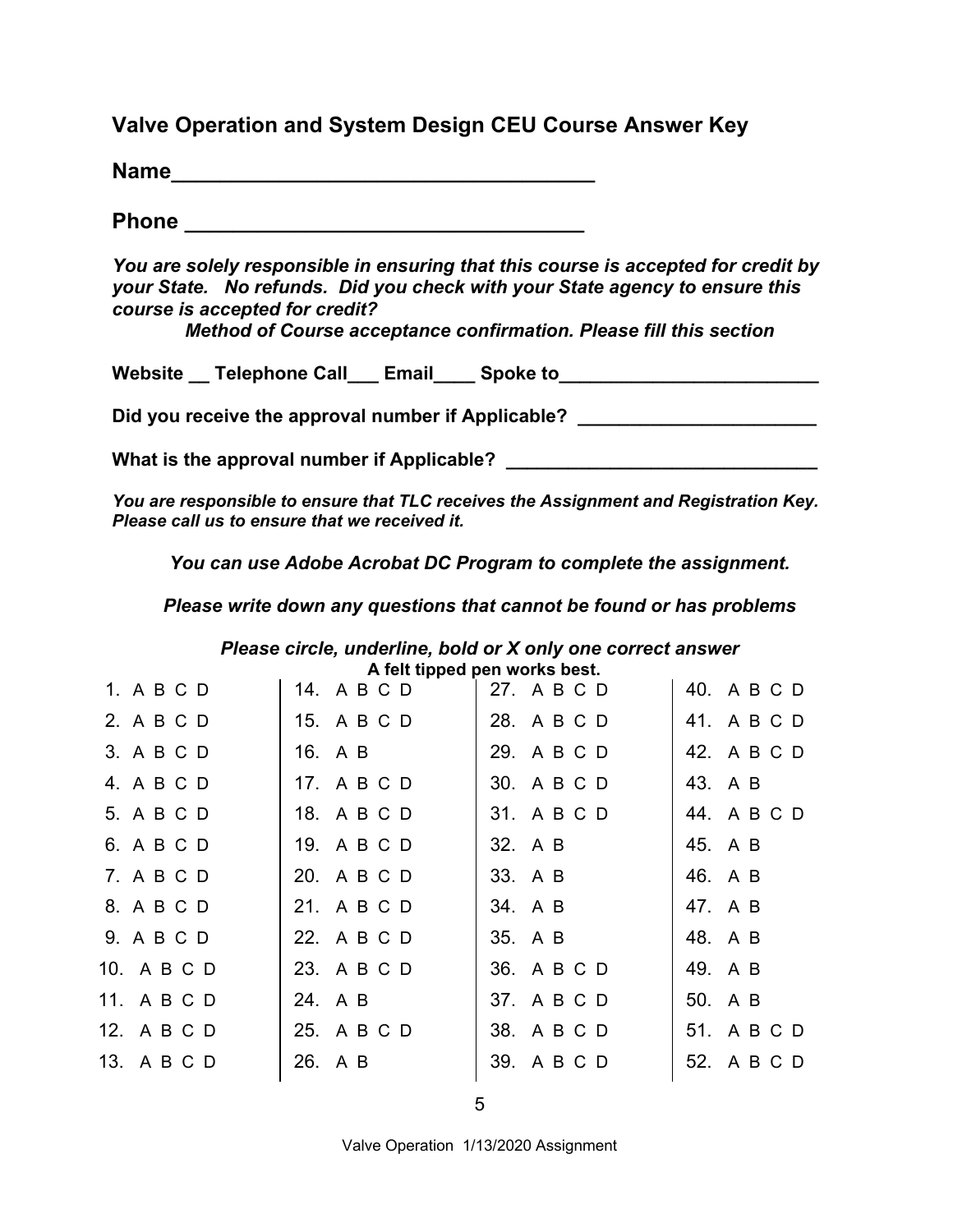| 53. A B C D | 85. A B C D  | 117. A B C D | 149. A B C D |
|-------------|--------------|--------------|--------------|
| 54. A B C D | 86. A B C D  | 118. A B C D | 150. A B     |
| 55. A B C D | 87. A B C D  | 119. A B C D | 151. A B C D |
| 56. A B C D | 88. A B C D  | 120. A B C D | 152. A B C D |
| 57. A B C D | 89. A B C D  | 121. A B C D | 153. A B C D |
| 58. A B C D | 90. A B C D  | 122. A B C D | 154. A B     |
| 59. A B C D | 91. A B C D  | 123. A B C D | 155. A B     |
| 60. A B C D | 92. A B C D  | 124. A B C D | 156. A B     |
| 61. A B C D | 93. A B      | 125. A B     | 157. A B C D |
| 62. A B C D | 94. A B      | 126. A B     | 158. A B C D |
| 63. A B C D | 95. A B      | 127. A B C D | 159. A B C D |
| 64. A B C D | 96. A B      | 128. A B C D | 160. A B C D |
| 65. A B C D | 97. A B      | 129. A B C D | 161. A B C D |
| 66. A B C D | 98. A B      | 130. A B C D | 162. A B C D |
| 67. A B C D | 99. A B C D  | 131. A B C D | 163. A B C D |
| 68. A B C D | 100. A B C D | 132. A B C D | 164. A B     |
| 69. A B     | 101. A B C D | 133. A B C D | 165. A B     |
| 70. A B     | 102. A B C D | 134. A B C D | 166. A B C D |
| 71. A B C D | 103. A B C D | 135. A B C D | 167. A B C D |
| 72. A B C D | 104. A B C D | 136. A B C D | 168. A B C D |
| 73. A B C D | 105. A B C D | 137. A B C D | 169. A B C D |
| 74. A B C D | 106. A B C D | 138. A B     | 170. A B C D |
| 75. A B C D | 107. A B C D | 139. A B     | 171. A B C D |
| 76. A B C D | 108. A B C D | 140. A B     | 172. A B C D |
| 77. A B C D | 109. A B     | 141. A B     | 173. A B C D |
| 78. A B C D | 110. A B     | 142. A B     | 174. A B     |
| 79. A B C D | 111. A B C D | 143. A B     | 175. A B     |
| 80. A B     | 112. A B C D | 144. A B     | 176. A B     |
| 81. A B     | 113. A B C D | 145. A B C D | 177. A B C D |
| 82. A B     | 114. A B C D | 146. A B C D | 178. A B C D |
| 83. A B     | 115. A B C D | 147. A B C D | 179. A B C D |
| 84. A B     | 116. A B C D | 148. A B C D | 180. A B C D |
|             |              |              |              |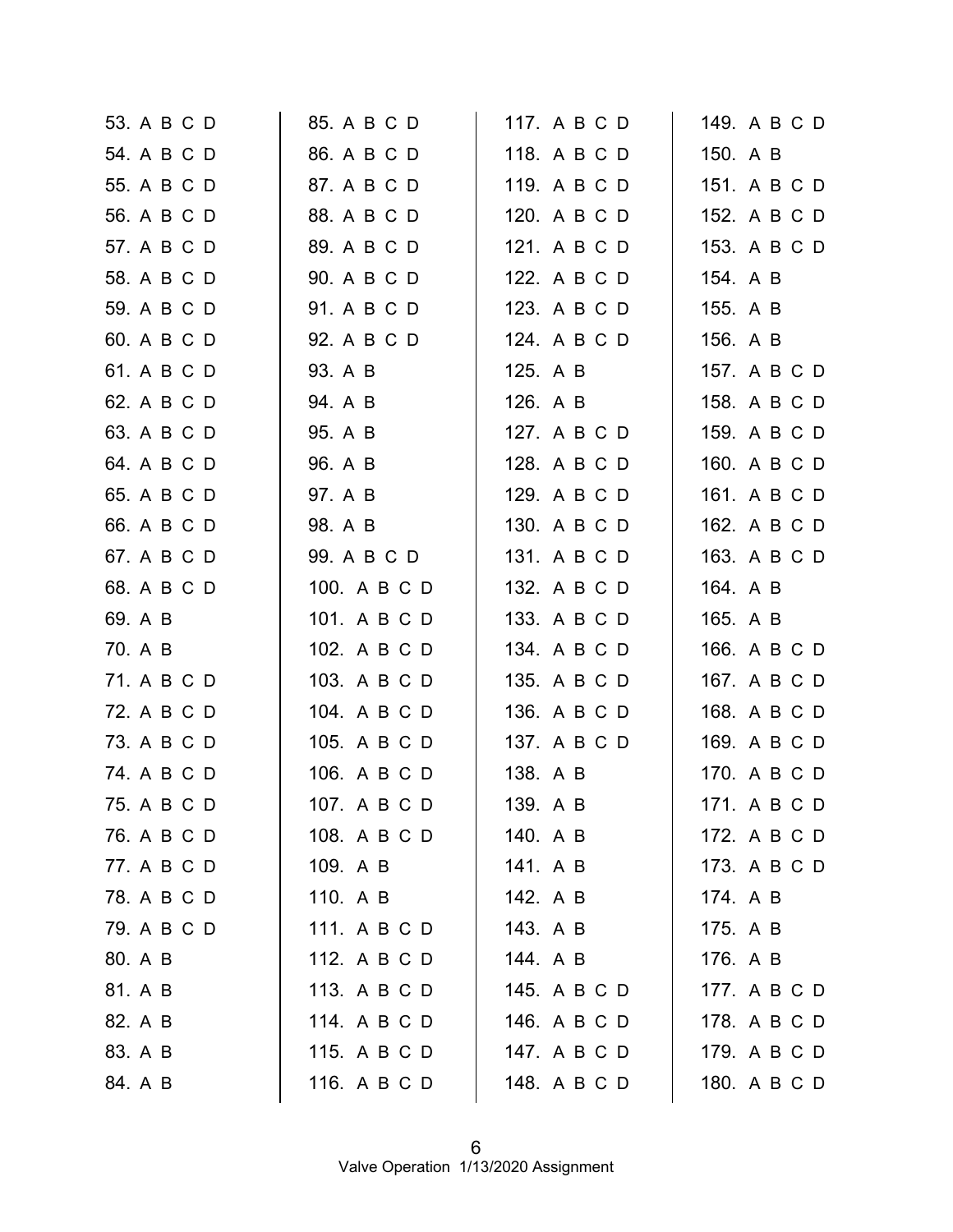| 181. A B     | 211. A B C D | 241. A B     | 271. A B     |
|--------------|--------------|--------------|--------------|
| 182. A B     | 212. A B C D | 242. A B C D | 272. A B     |
| 183. A B     | 213. A B C D | 243. A B C D | 273. A B C D |
| 184. A B     | 214. A B C D | 244. A B C D | 274. A B C D |
| 185. A B     | 215. A B C D | 245. A B C D | 275. A B     |
| 186. A B C D | 216. A B     | 246. A B     | 276. A B     |
| 187. A B C D | 217. A B     | 247. A B     | 277. A B C D |
| 188. A B C D | 218. A B     | 248. A B C D | 278. A B C D |
| 189. A B C D | 219. A B     | 249. A B C D | 279. A B C D |
| 190. A B C D | 220. A B     | 250. A B C D | 280. A B C D |
| 191. A B C D | 221. A B     | 251. A B C D | 281. A B C D |
| 192. A B C D | 222. A B     | 252. A B C D | 282. A B C D |
| 193. A B C D | 223. A B     | 253. A B C D | 283. A B C D |
| 194. A B C D | 224. A B     | 254. A B     | 284. A B C D |
| 195. A B     | 225. A B     | 255. A B     | 285. A B C D |
| 196. A B     | 226. A B     | 256. A B     | 286. A B C D |
| 197. A B C D | 227. A B     | 257. A B     | 287. A B C D |
| 198. A B C D | 228. A B     | 258. A B C D | 288. A B C D |
| 199. A B C D | 229. A B     | 259. A B     | 289. A B C D |
| 200. A B C D | 230. A B C D | 260. A B     | 290. A B C D |
| 201. A B C D | 231. A B C D | 261. A B     | 291. A B C D |
| 202. A B C D | 232. A B C D | 262. A B C D | 292. A B C D |
| 203. A B C D | 233. A B C D | 263. A B C D | 293. A B C D |
| 204. A B C D | 234. A B C D | 264. A B C D | 294. A B C D |
| 205. A B C D | 235. A B C D | 265. A B C D | 295. A B C D |
| 206. A B C D | 236. A B C D | 266. A B     | 296. A B C D |
| 207. A B C D | 237. A B C D | 267. A B     | 297. A B C D |
| 208. A B C D | 238. A B     | 268. A B C D | 298. A B C D |
| 209. A B C D | 239. A B     | 269. A B C D | 299. A B C D |
| 210. A B C D | 240. A B     | 270. A B C D | 300. A B C D |
|              |              |              |              |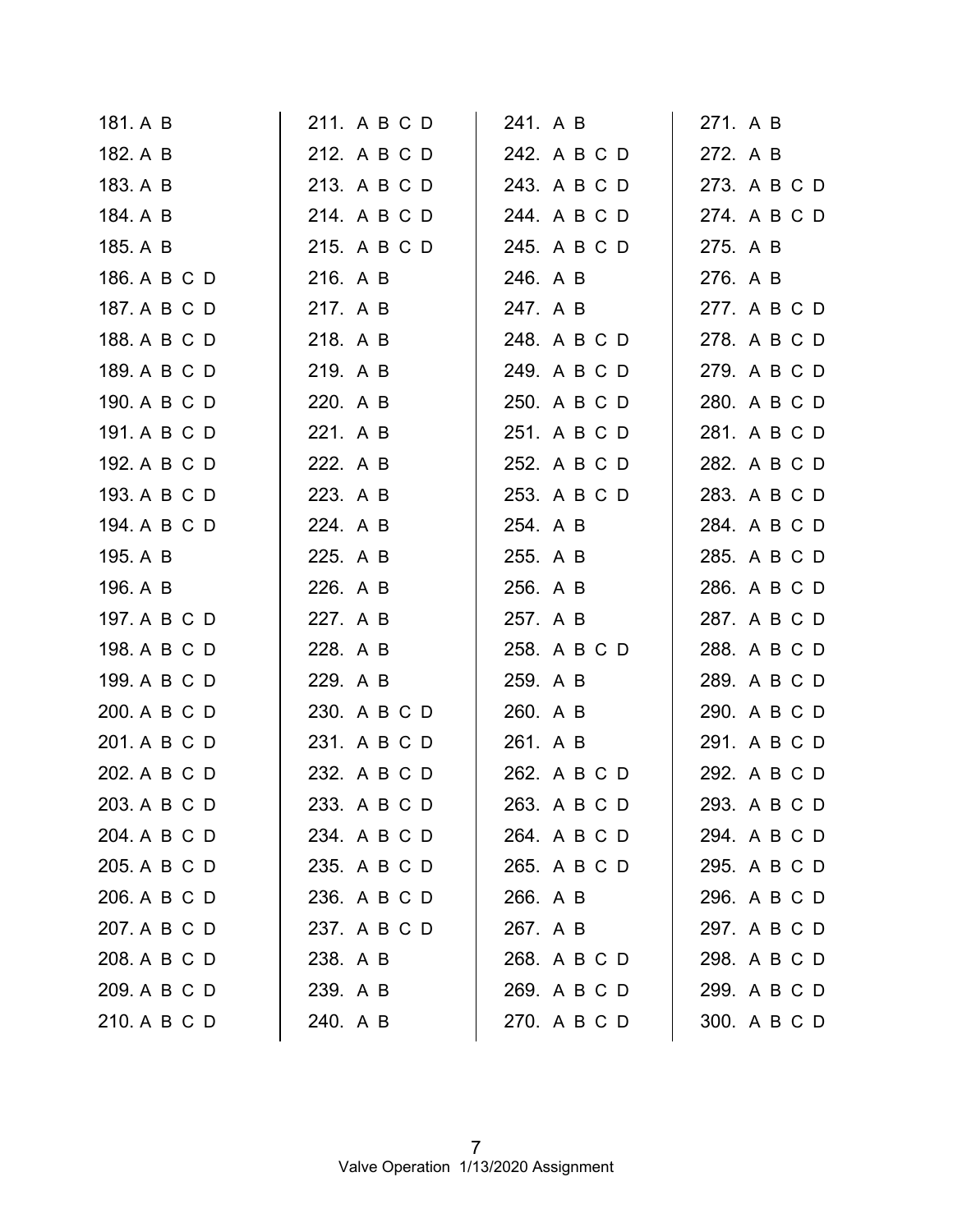*I* understand that *I* am 100 percent responsible to ensure that TLC receives the *Assignment and Registration Key. I understand that TLC has a zero tolerance towards not following their rules, cheating or hostility towards staff or instructors. I need to complete the entire assignment for credit. There is no credit for partial assignment completion. My exam was proctored.* 

*I will contact TLC if I do not hear back from them within 2 days of assignment submission. I will forfeit my purchase costs and will not receive credit or a refund if I do not abide with TLC's rules.* 

**Please Sign that you understand and will abide with TLC's Rules.** 

**\_\_\_\_\_\_\_\_\_\_\_\_\_\_\_\_\_\_\_\_\_\_\_\_\_\_\_\_\_\_\_\_\_\_\_\_\_\_\_\_\_\_\_\_\_\_\_\_\_\_\_\_\_\_** 

**Signature**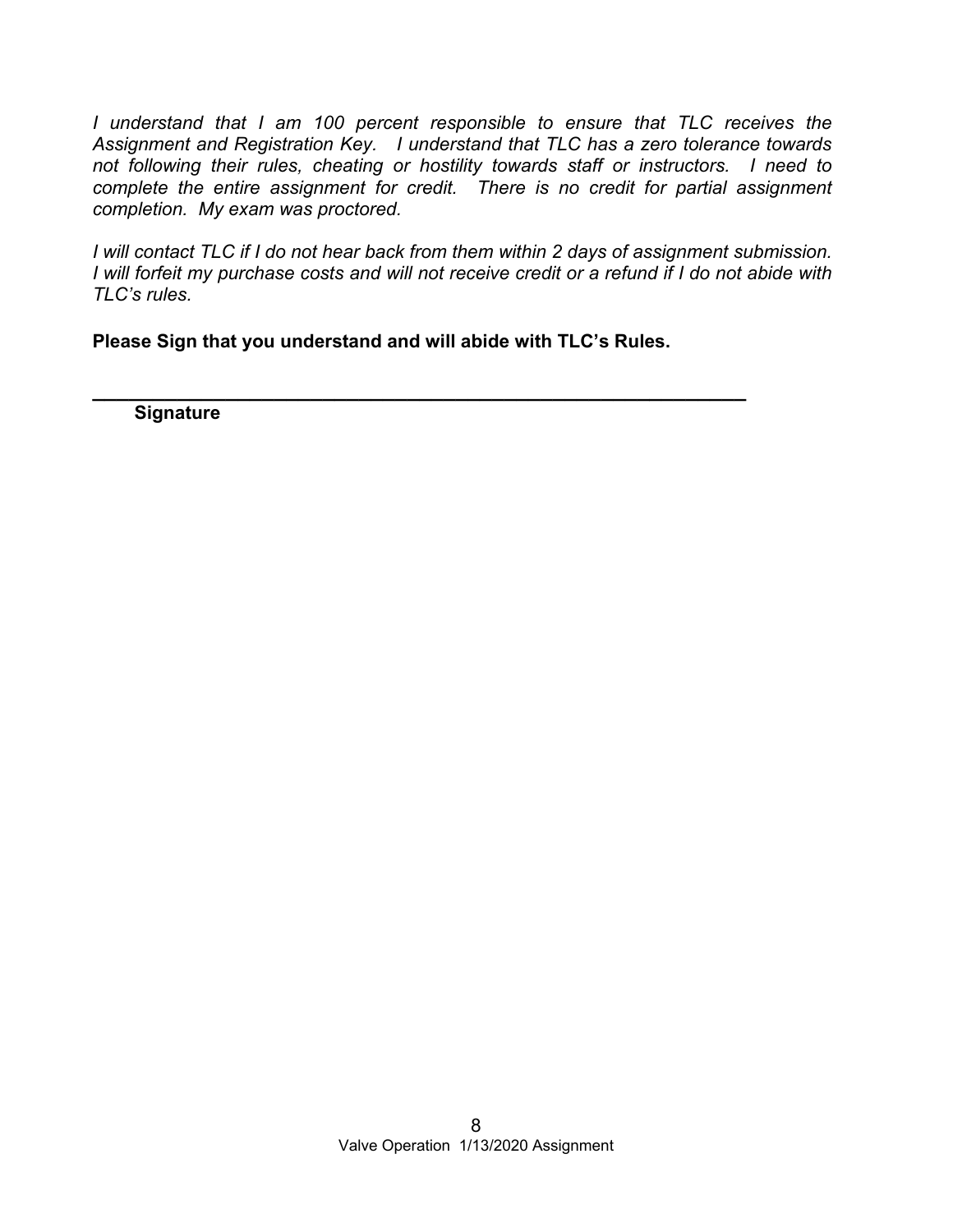# *Please e-mail or fax this survey along with your final exam*

# **VALVE OPERATION AND SYSTEM DESIGN CEU TRAINING COURSE CUSTOMER SERVICE RESPONSE CARD**

| <b>APPROPRIATE ANSWER IN THE AREA BELOW.</b>       |                                                                                                                     |  |  |  |  |  | PLEASE COMPLETE THIS FORM BY CIRCLING THE NUMBER OF THE                            |
|----------------------------------------------------|---------------------------------------------------------------------------------------------------------------------|--|--|--|--|--|------------------------------------------------------------------------------------|
|                                                    |                                                                                                                     |  |  |  |  |  | Please rate the difficulty of your course.<br>Very Easy 0 1 2 3 4 5 Very Difficult |
| Please rate the difficulty of the testing process. |                                                                                                                     |  |  |  |  |  | Very Easy 0 1 2 3 4 5 Very Difficult                                               |
|                                                    | Please rate the subject matter on the exam to your actual field or work.<br>Very Similar 0 1 2 3 4 5 Very Different |  |  |  |  |  |                                                                                    |
|                                                    |                                                                                                                     |  |  |  |  |  |                                                                                    |
| What would you do to improve the Course?           |                                                                                                                     |  |  |  |  |  |                                                                                    |
|                                                    |                                                                                                                     |  |  |  |  |  |                                                                                    |
|                                                    |                                                                                                                     |  |  |  |  |  | How about the price of the course? Poor <u>Fair</u> Average Good Great             |
|                                                    |                                                                                                                     |  |  |  |  |  | How was your customer service? Poor __ Fair __ Average __ Good __ Great __         |
| Any other concerns or comments.                    |                                                                                                                     |  |  |  |  |  |                                                                                    |
|                                                    |                                                                                                                     |  |  |  |  |  |                                                                                    |

**\_\_\_\_\_\_\_\_\_\_\_\_\_\_\_\_\_\_\_\_\_\_\_\_\_\_\_\_\_\_\_\_\_\_\_\_\_\_\_\_\_\_\_\_\_\_\_\_\_\_\_\_\_\_\_\_\_\_\_\_\_\_\_\_\_\_\_\_\_\_**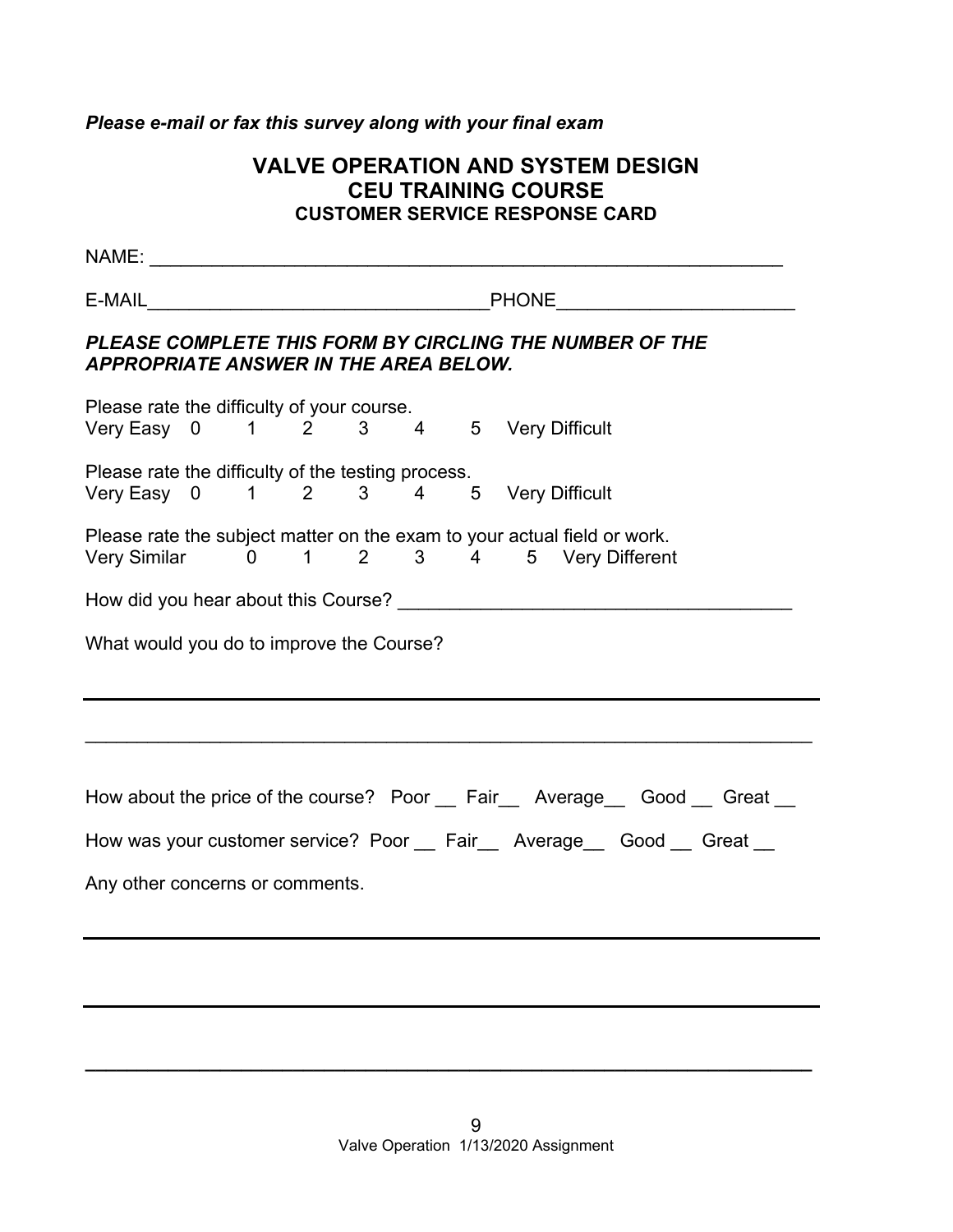# **When Finished with Your Assignment...**

# **REQUIRED DOCUMENTS**

Please scan the **Registration Page, Answer Key, Proctoring report, Survey and Driver's License** and email these documents to [info@TLCH2O.com.](mailto:info@TLCH2O.com) 

# **IPhone Scanning Instructions**

If you are unable to scan, take a photo of these documents with your **iPhone** and send these photos to TLC,  $info@TLCH2O.com$ .

# **FAX**

If you are unable to scan and email, please fax these documents to TLC, if you fax, call to confirm that we received your paperwork. **(928) 468-0675** 

# **Rush Grading Service**

If you need this assignment graded and the results mailed to you within a 48-hour period, prepare to pay an additional rush service handling fee of \$50.00. This fee may not cover postage costs. If you need this service, simply write RUSH on the top of your Registration Form. We will place you in the front of the grading and processing line. Thank you…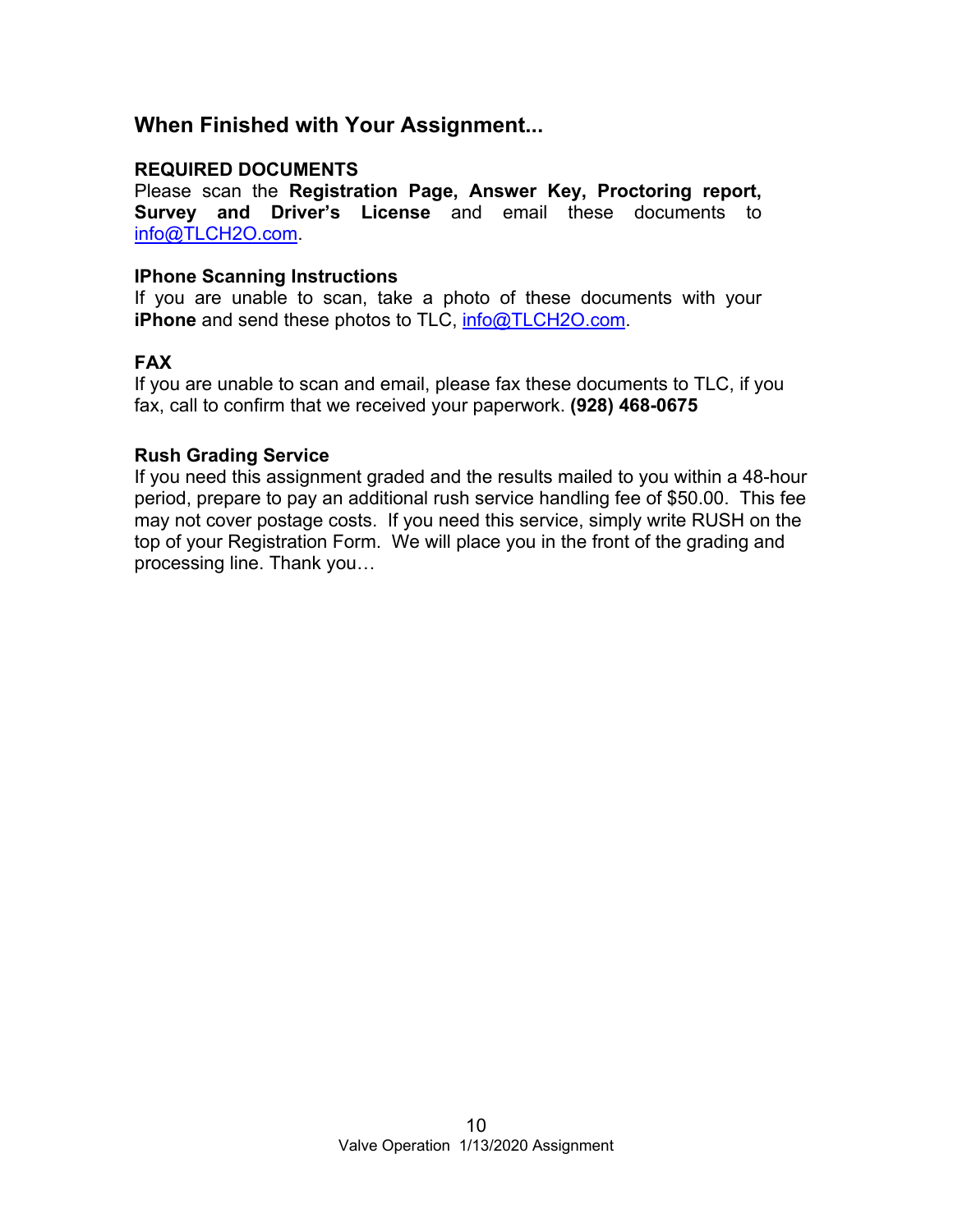# **Valve Operation and System Design CEU Course Assignment**

## *The Valve Operation and System Design CEU Assignment is available in Word on the Internet for your convenience, please visit [www.ABCTLC.com a](http://www.ABCTLC.com)nd download the assignment and e mail it back to TLC.*

You will have 90 days from the start of this course to complete in order to receive your Professional Development Hours (**PDHs**) or Continuing Education Unit (**CEU**). A score of 70 % is necessary to pass this course. If you should need any assistance, please email all concerns and the completed manual to [info@tlch2o.com.](mailto:info@tlch2o.com) 

**We would prefer that you utilize the enclosed answer sheet in the front, but if you are unable to do so, type out your own answer key. Please include your name and address on your manual and make copy for yourself.** 

**Multiple Choice, please select only one answer per question. There are no intentional trick questions.** 

# *Please write down any questions that cannot be found or has problems*

#### **Common Hydraulic Terms**

- 1. Which of the following is the engineering science pertaining to liquid pressure and flow?
- A. Hydrokinetics C. Pascal's Principal
- B. Hydraulics D. None of the above

2. Which of the following is the engineering science pertaining to the energy of liquid flow and pressure?

- A. Pressure, Absolute C. Hydrokinetics
- B. Hydraulics D. None of the above

3. Which of the following is the pressure applied to a confined fluid at rest is transmitted with equal intensity throughout the fluid?

- A. Pressure C. Pascal's Law
- B. Hydraulics D. None of the above

4. Which of the following is the application of continuous force by one body upon another that it is touching; compression?

- A. Pressure, Absolute C. Pressure
- B. Hydraulics D. None of the above

5. Which of the following is the force per unit area, usually expressed in pounds per square inch?

- A. Pressure, Absolute C. Pressure, Gauge
- B. Pressure D. None of the above

6. Which of the following is the pressure differential above or below ambient atmospheric pressure?

A. Pressure, Absolute C. Pressure, Gauge

B. Pressure D. None of the above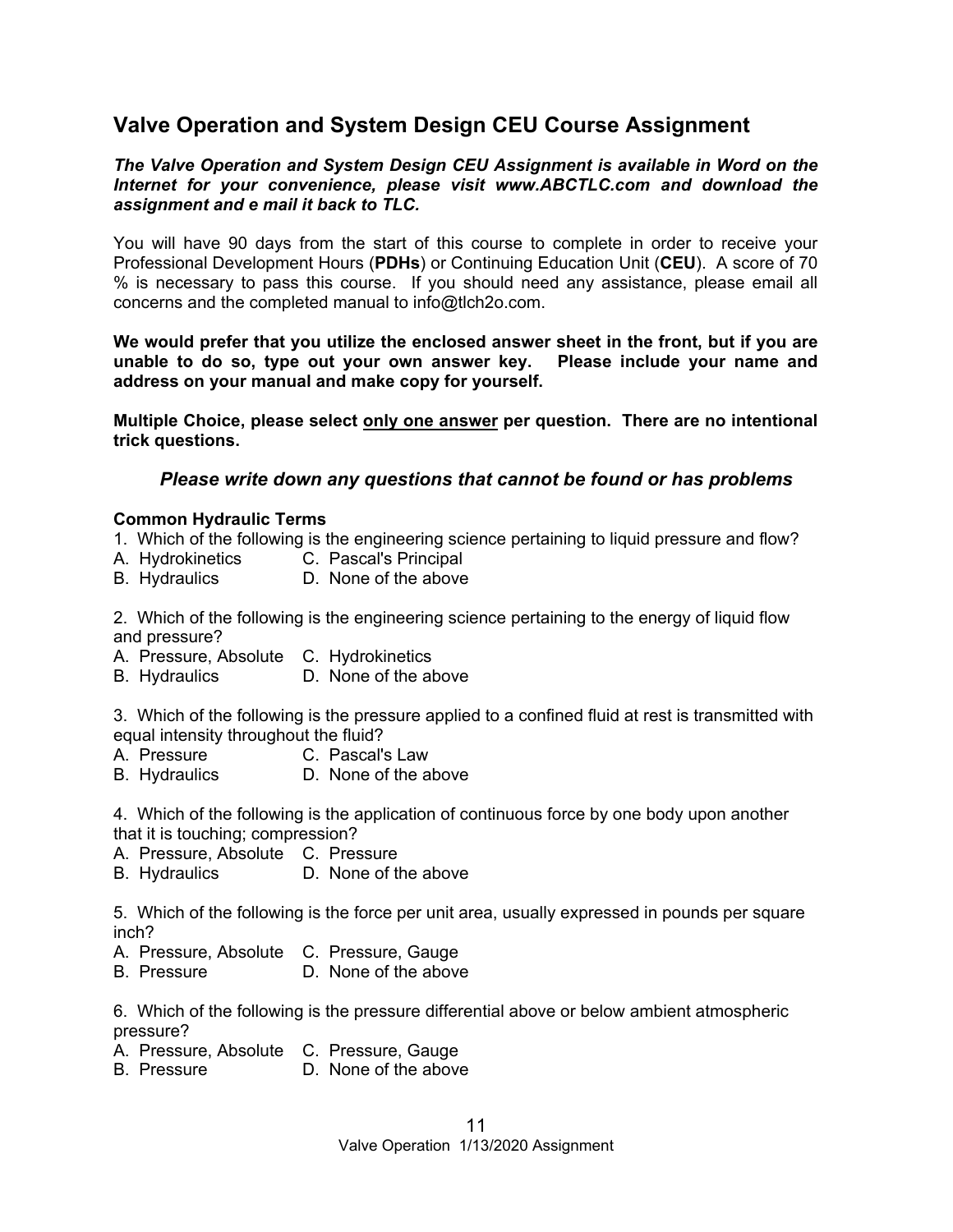| expressed in linear units?                                                               | 7. Which of the following is height of a column or body of fluid above a given point                                                                     |
|------------------------------------------------------------------------------------------|----------------------------------------------------------------------------------------------------------------------------------------------------------|
| A. Head, Friction<br>B. Head, Static D. None of the above                                | C. Head                                                                                                                                                  |
|                                                                                          | 8. Which of the following is the pressure in a fluid at rest?<br>A. Pressure, Atmospheric C. Pressure, Gauge<br>B. Pressure, Static D. None of the above |
| A. Head, Friction<br>B. Head, static                                                     | 9. Which of the following is the height of a column or body of fluid above a given point?<br>C. Head<br>D. None of the above                             |
| location?                                                                                | 10. Which of the following is the pressure exported by the atmosphere at any specific                                                                    |
| B. Pressure, Static                                                                      | A. Pressure, Atmospheric C. Pressure, Gauge<br>D. None of the above                                                                                      |
| gauge pressure?                                                                          | 11. Which of the following is pressure above zone absolute, i.e. the sum of atmospheric and                                                              |
| A. Pressure, Absolute C. Hydrokinetics<br><b>B.</b> Pressure                             | D. None of the above                                                                                                                                     |
| A. Head, Friction                                                                        | 12. Which of the following is used to indicate gauge pressure?<br>C. Head                                                                                |
| B. Head, static                                                                          | D. None of the above                                                                                                                                     |
| A. Head, Friction C. Head<br>B. Head, static                                             | 13. Which of the following is the pressure equal to the height times the density of the liquid?<br>D. None of the above                                  |
| conductor and between fluid particles in motion?<br>A. Head, Friction                    | 14. Which of the following is required to overcome the friction at the interior surface of a<br>C. Head                                                  |
| B. Head, static D. None of the above                                                     |                                                                                                                                                          |
| fittings, and the fluid characteristics?                                                 | 15. Which of the following varies with flow, size, type, and conditions of conductors and                                                                |
| A. Head, Friction<br>B. Head, static                                                     | C. Head<br>D. None of the above                                                                                                                          |
| 1 bar = $.433$ psi.<br>A. True B. False                                                  | 16. Sea level pressure is approximately 2.31 pounds per square inch absolute,                                                                            |
|                                                                                          | <b>Water Distribution System Design and Valves</b>                                                                                                       |
| <b>System Elements</b><br>17. Booster stations are used to<br>A. Increase water pressure | from storage tanks for low-pressure mains.<br>C. Boost flow                                                                                              |
| <b>B.</b> Equalize                                                                       | D. None of the above                                                                                                                                     |

12

Valve Operation 1/13/2020 Assignment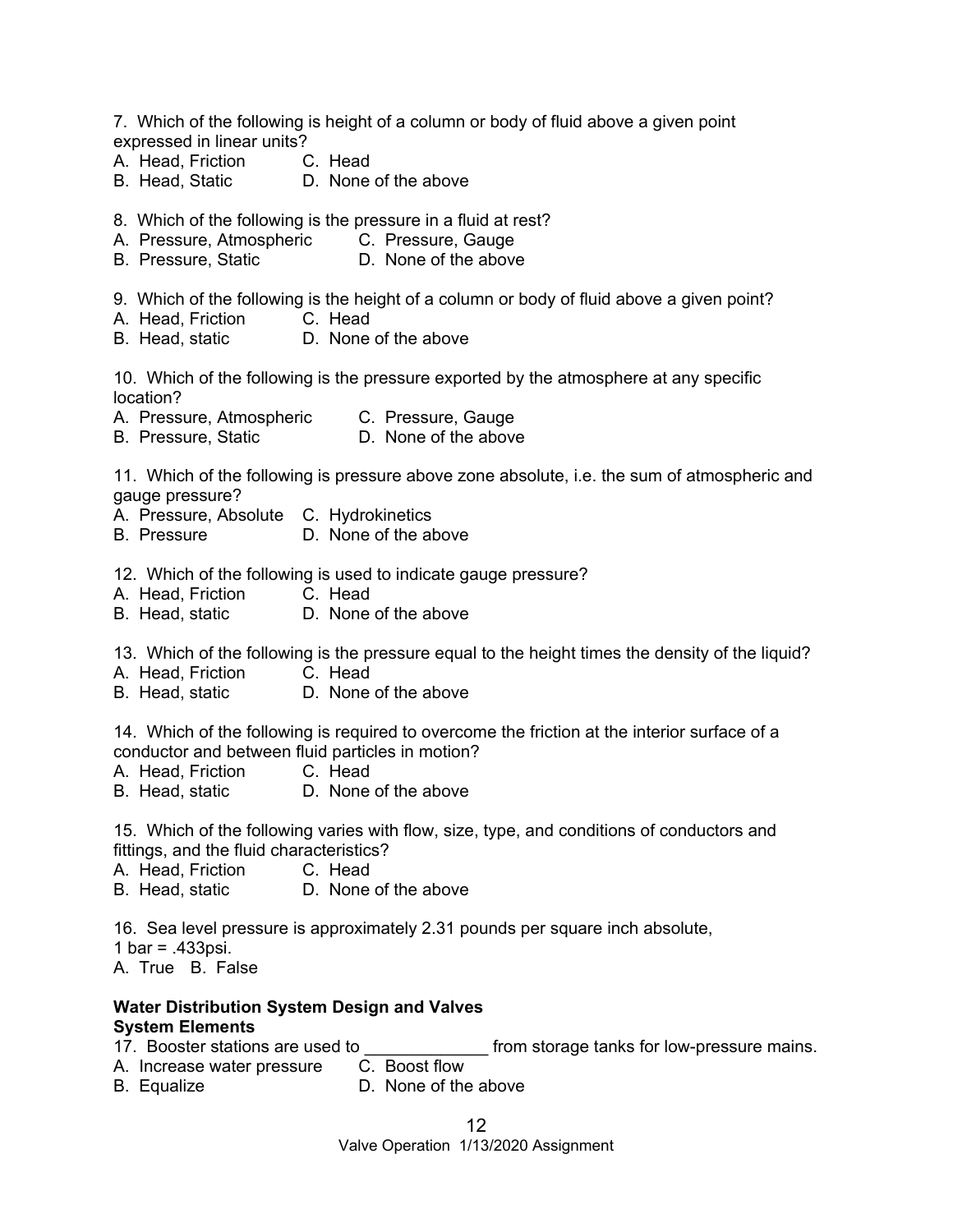18. Arterial main are interconnected with smaller distribution mains to form a complete gridiron system and are mains for?

- A. Increasing water pressure C. Distribution mains of large size
- B. Fire protection D. None of the above

19. Valves control the flow of water in the distribution system by isolating areas for repair or by?

- A. Increasing water pressure C. Regulating system flow or pressure.
- B. Completing gridiron system D. None of the above

20. According to the text, Gate valves should be used in the The The Theorem for main line isolation.

- A. Distribution tree C. Distribution system
- B. Arterial system D. None of the above

21. Distribution mains function is to carry water from the water source or treatment works to users, these are the pipelines that make up the?

- A. Distribution tree C. Distribution system
- B. Arterial system D. None of the above

22. Storage reservoirs are structures used to store water and \_\_\_\_\_\_\_\_\_\_\_\_\_\_ the supply or pressure in the distribution system.

- A. Increase water pressure C. Main line isolation
- B. Equalize D. None of the above

#### **Butterfly Valve**

23. Butterfly valves are rotary type of valves usually found on large transmission lines, and may also have an additional valve beside it known as a\_\_\_\_\_\_\_\_\_\_\_ to prevent water hammer.

A. Regulator C. Main line isolator

B. Bypass D. None of the above

#### **Water Distribution Valves**

24. The purpose of installing shutoff valves in water mains at various locations within the distribution system is to allow sections of the system to be taken out of service for repairs or maintenance, without significantly curtailing service over large areas.

A. True B. False

25. According to the text, at intersections of distribution mains, the number of valves required is normally one less than the number of?

- A. Ties **C. Pressure drops**
- B. Radiating mains D. None of the above

26. All buried small- and medium-sized valves should be installed in the sidewalk.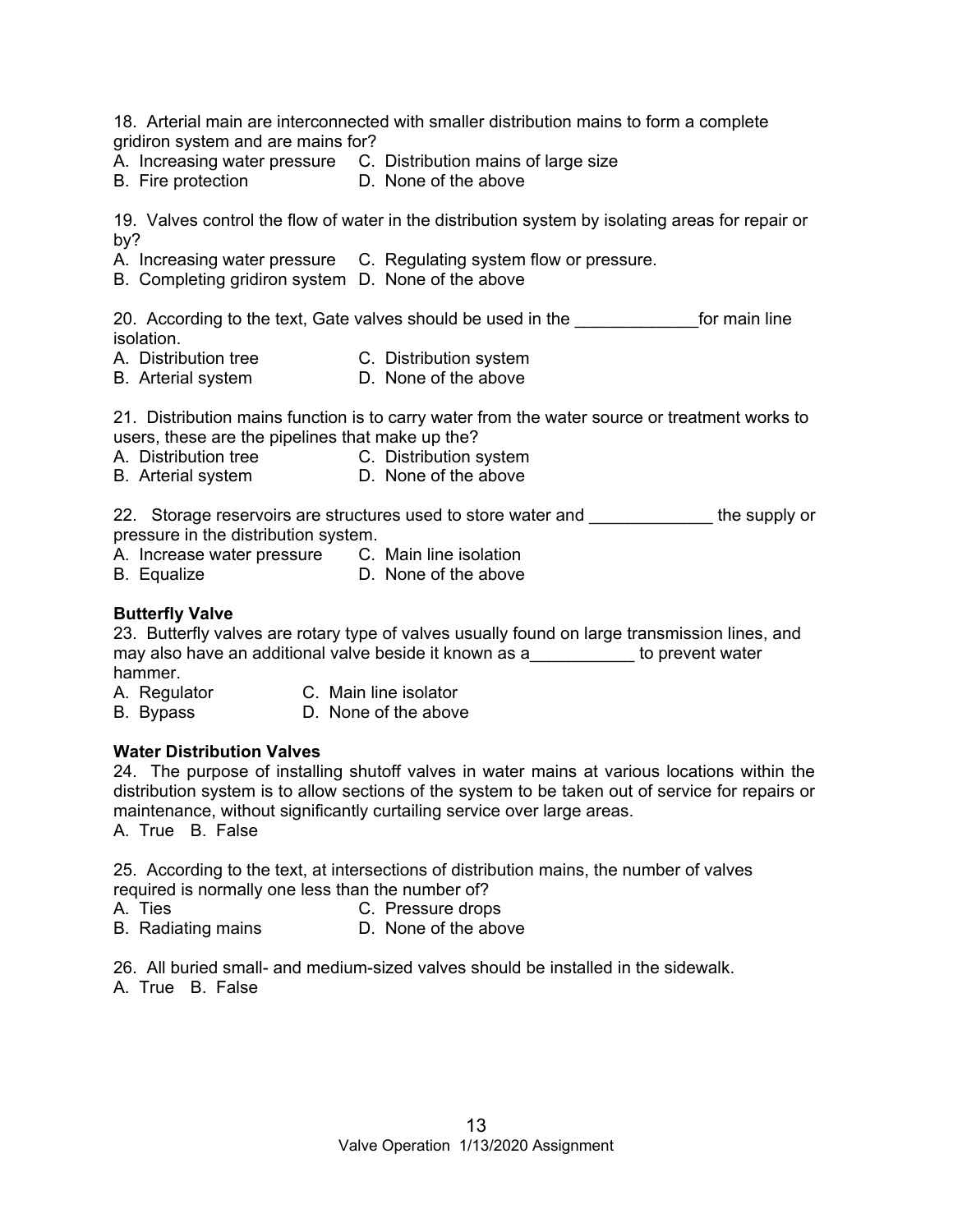27. For large shutoff valves, it may be necessary to surround the valve operator or entire valve within a vault or manhole to allow?

B. Repair or replacement

A. Maximum flow C. Minimum flow restriction<br>B. Repair or replacement D. None of the above

# **Gate Valves**

28. In the distribution system, gate valves are used when a straight-line flow of fluid and?

- A. Maximum flow C. Minimum flow restriction
- B. Repair or replacement D. None of the above

29. In the distribution system, or on a residential job, gate valves are so-named because the part that either **the controlled in the valve acts somewhat like a gate.** 

A. Fully drawn up C. Minimum flow restriction

B. Stops or allows D. None of the above

30. If the valve is wide open, the gate is \_\_\_\_\_\_\_\_\_\_\_\_\_\_\_\_\_\_\_\_\_ into the valve bonnet.

A. Fully drawn up C. Fully drawn down

B. Dependable D. None of the above

31. There is little pressure drop or flow restriction through the valve. Gate valves are not suitable for?

A. Throttling purposes C. Pressure drops

B. Dependability D. None of the above

32. The control of flow is easy because of the valve's design, and the flow of fluid A. True B. False

# **Ball Valves**

33. Most ball valves require only a 180-degree turn to either completely open or close the valve.

A. True B. False

34. According to the text, some ball valves are operated by planetary gears.

A. True B. False

35. Ball valves should be either fully-on or fully-off, some ball valves also contain a swing check located within the ball to give the valve a check valve feature. A. True B. False

# **Valve Exercising**

36. Valve exercising should be done to locate inoperable due to freezing or build-up of rust or corrosion and done once per year to detect entity and to prevent valves from becoming

- A. Malfunctioning valves C. Minimum flow restriction
- B. Leaks D. None of the above

37. A valve inspection should include drawing valve location maps to show distances to the from specific reference.

A. Valve(s) C. House

B. Monument D. None of the above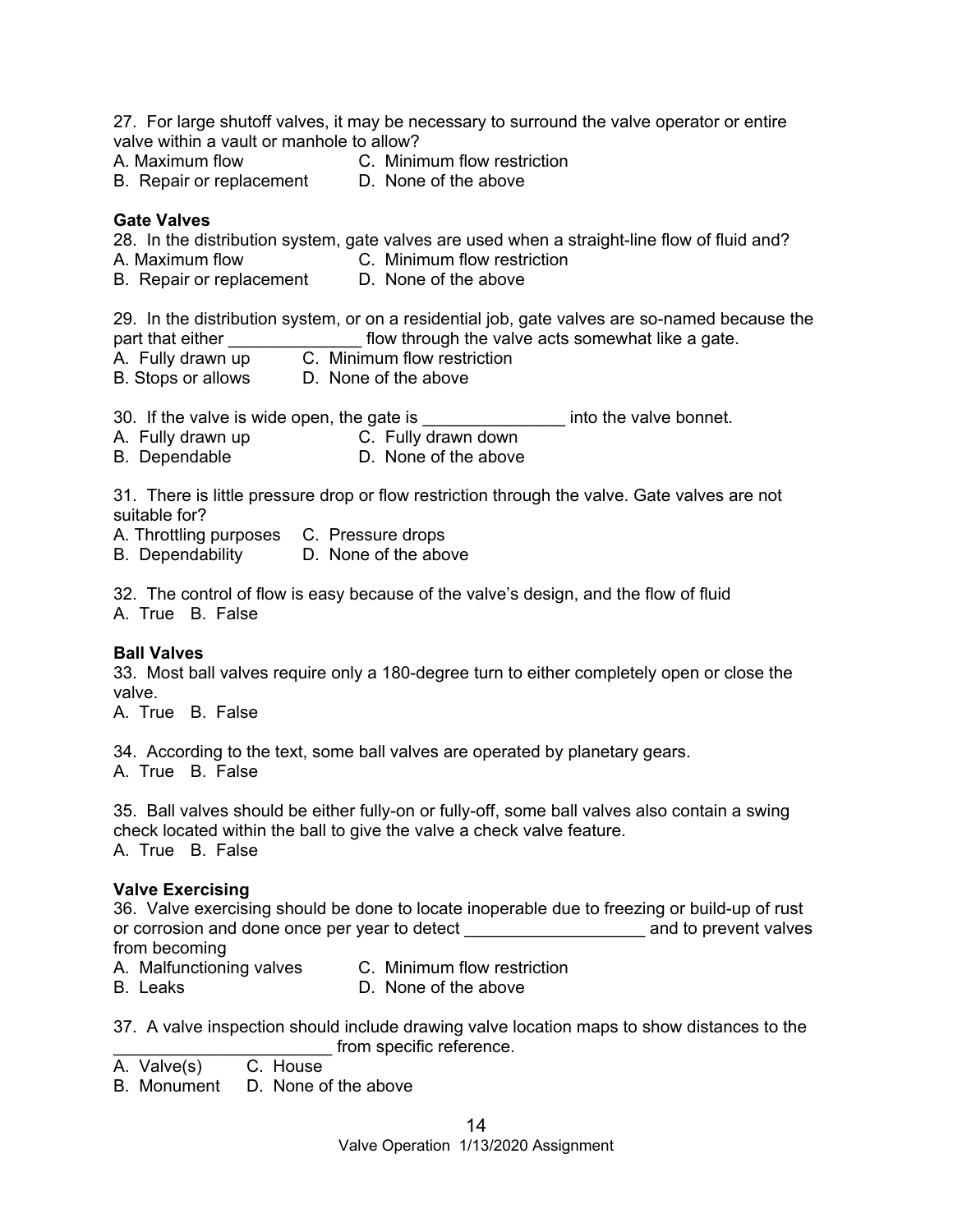| the distribution system mains.<br>B. By laying out D. None of the above          | 38. Service connections are used to _______________________ or other plumbing systems to<br>A. Be isolated C. Connect individual buildings                                                                                                                                 |                                                                                               |
|----------------------------------------------------------------------------------|----------------------------------------------------------------------------------------------------------------------------------------------------------------------------------------------------------------------------------------------------------------------------|-----------------------------------------------------------------------------------------------|
| If Excessive Torque is Needed to Work the Valve<br>the?                          |                                                                                                                                                                                                                                                                            | 39. One cause of a valve failing to open are variations in the temperature and/or pressure of |
| A. Working fluid C. Length of exposure<br>B. Closing torque D. None of the above |                                                                                                                                                                                                                                                                            |                                                                                               |
|                                                                                  | 40. Depending on the seat and wedge material, __________________________________ and closing<br>torque applied, thermal binding can occur in high temperature situations.<br>A. High pressure side C. Valve sealing surfaces<br>B. Length of exposure D. None of the above |                                                                                               |
| pressure enters the cavity and has no way to escape.                             | 41. Over-pressurization is when a valve can ___________________________ when high<br>A. Over-pressurization C. Lock in the open position<br>B. Lock in the closed position D. None of the above                                                                            |                                                                                               |
|                                                                                  | 42. Tuberculation corrosion is caused by chemical changes produced by?                                                                                                                                                                                                     |                                                                                               |
| A. True B. False                                                                 | 43. Corrosion will increase the C-Factor and the carrying capacity in a pipe.                                                                                                                                                                                              |                                                                                               |
| <b>Knife Gate Valve</b>                                                          | 44 Install the Knife Gate valve so that the arrows on both sides of the body are in the                                                                                                                                                                                    |                                                                                               |

44. Install the Knife Gate valve so that the arrows on both sides of the body are in the direction of?

- A. Positive pressure differential C. Negative pressure differential
- B. Handwheel pointing up **D.** None of the above

# **Common Rotary Valves**

45. Globe valve, a rotary valve is rare to find in most distribution systems, but can be found at treatment plants.

A. True B. False

46. Most Globes have compact OS & Y type, bolted bonnet, rising stems, with renewable seat rings.

A. True B. False

47. According to the text, Globe valves should usually be installed with the inlet below the bonnet.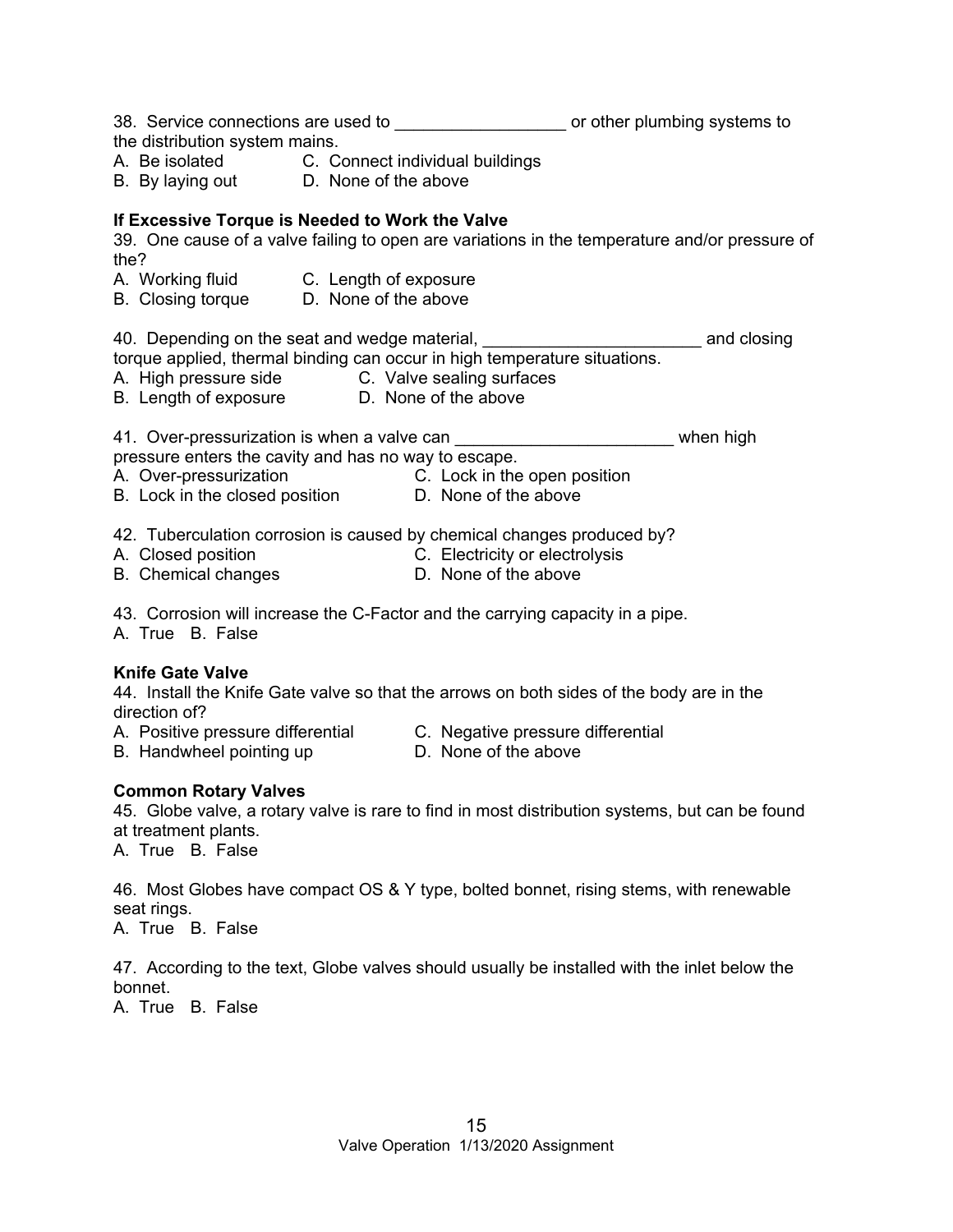48. For light throttling service, the valve may be installed so that the flow enters over the bottom of the seat and goes up through it.

A. True B. False

49. The globe valve may be installed in other orientations, but any deviation from vertical is a compromise.

A. True B. False

## **Valve Glossary**

50. Air and Vacuum relief valve: Both of these functions are in one valve.

A. True B. False

51. Which of the following valves are used to deliver water from a high pressure to a lowpressure system?

- 
- A. Check valve C. Pressure regulating valve
- B. Gate valve **D.** None of the above

52. Which of the following valves is the simplest type of surge pressure relief is a pressure relief valve?

- 
- A. Pressure relief C. Pressure sustaining valve
- B. Gate valve **D.** None of the above

53. Which of the following valves respond to pressure variations at their inlets?

- A. Pressure relief C. Pressure sustaining valve
- B. Gate valve D. None of the above

54. Distribution system water quality can be adversely affected by improperly constructed or poorly located blowoffs of vacuum?

- A. Air relief valves C. Altitude-Control Valve
- B. Butterfly valve D. None of the above

55. Which of the following are used on supply lines to elevated tanks or standpipes?

- A. Air relief valves C. Altitude Valve
- B. Butterfly valve D. None of the above

56. Which of the following valves close automatically when the tank is full and open when the pressure on the inlet side is less than that on the tank side of the valve?

- A. Air relief valves C. Altitude-Control Valve
- B. Butterfly valve D. None of the above

57. According to the text, which of the following valves are often used on the discharge side of pumps to prevent backflow?

- A. Check valve C. Automatic flow-control valve
- B. Gate valve **D.** None of the above

58. To prevent water contamination this valve in the distribution system lines must be placed in locations that cannot be flooded.

- A. Air relief valves C. Altitude-Control Valve
- B. Butterfly valve D. None of the above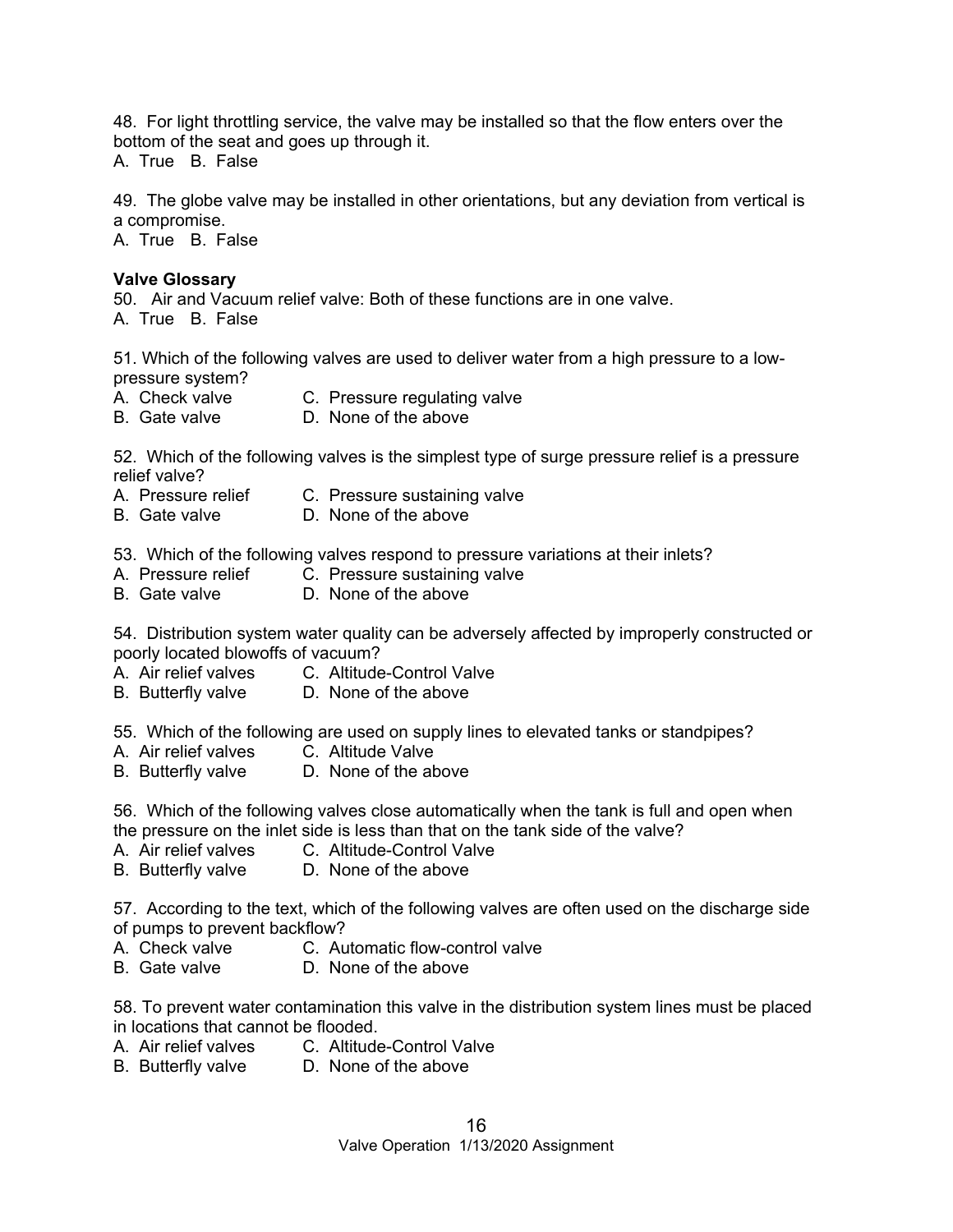59. The common complaint of milky water is sometimes solved by the installation of?

- A. Air relief valves C. Altitude-Control Valve
- B. Butterfly valve D. None of the above

60. Which of the following valves is a linear valve used to isolate sections of the water main, to permit emergency repairs without interruption of water service to customers?

- A. Pressure relief C. Pressure sustaining valve
- B. Gate valve **D.** None of the above

61. Which of the following valves control the high water level and prevent overflow?

- A. Air relief valves C. Altitude-Control Valve
- B. Air and Vacuum relief valve D. None of the above

62. Which of the following valves is designed to, 1. Prevent overflows from the storage tank or reservoir?

- A. Air relief valves C. Altitude-Control Valve
- B. Air and Vacuum relief valve **D.** None of the above

63. Which of the following valves is to maintain a constant water level as long as water pressure in the distribution system is adequate?

- A. Air relief valves C. Altitude-Control Valve
- B. Butterfly valve D. None of the above

64. Which of the following valves has a movable disc as large as the full-bore opening of the valve?

- A. Butterfly valve C. PRVs
- B. Air and Vacuum relief valve **D. None of the above**

65. Which of the following valves maintains constant downstream pressure regardless of fluctuating demand?

- A. Pressure relief C. Pressure sustaining valve
- B. Gate valve D. None of the above

66. Which of the following valves controls water pressure by restricting flows, the pressure downstream of the valve regulates the amount of flow?

- A. Check valve C. Pressure regulating valve
- B. Gate valve **D. None of the above**
- 67. Which of the following valves are of the globe valve design?
- A. Check valve C. Pressure regulating valve
- B. Gate valve D. None of the above
- 68. Which of the following valves control water pressure and operate by restricting flows.
- A. Check valve C. Pressure regulating valve
- B. Gate valve D. None of the above

# **Hydraulics**

69. Hydraulics is a branch of engineering concerned mainly with moving liquids.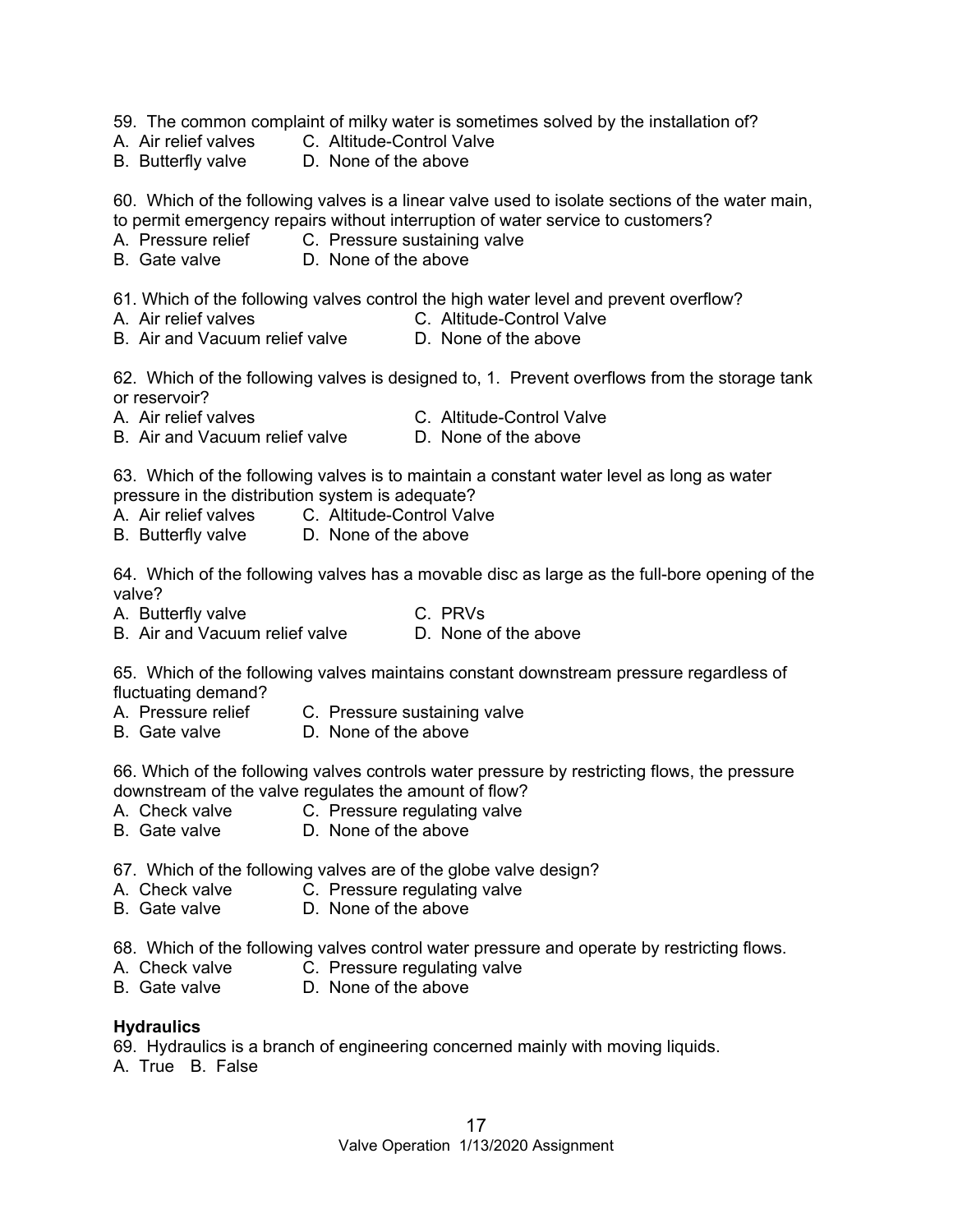70. Hydrostatics is based on the Greek word for water, and originally covered the study of the physical behavior of water at rest and in motion. A. True B. False

71. Hydraulics can be divided into two areas, this term and hydrokinetics.

- A. Fluids C. Mechanical properties of water
- B. Hydrostatics D. None of the above

72. Which of the following includes the behavior of all liquids, although it is primarily concerned with the motion of liquids?

- A. Fluids C. Hydraulics
- B. Hydrostatics D. None of the above

73. Which of the following includes the manner in which liquids act in tanks and pipes, deals with their properties, and explores ways to take advantage of these properties?

- A. Pressure C. Hydraulics
- B. Hydrokinetics D. None of the above

74. Which of the following includes the consideration of liquids at rest, involves problems of buoyancy and flotation?

A. Hydrostatics C. Flow

B. Hydrokinetics D. None of the above

75. Hydraulics is applied commonly to the study of the the study of the study of the study of the study of the study of the study of the study of the study of the study of the study of the study of the study of the study o even gases when the effects of compressibility are small.

- A. Fluids C. Mechanical properties of water
- B. Flow D. None of the above

76. Which of the following includes the study of liquids in motion, is concerned with such matters as friction and turbulence generated in pipes by flowing liquids?

- A. Pressure C. Hydraulics
- B. Hydrokinetics D. None of the above

77. Which of the following is about the pressures exerted by a fluid at rest?

- A. Hydrostatics C. Flow
- B. Hydrokinetics D. None of the above

78. Which of the following is an excellent example of deductive mathematical physics, and in which the predictions agree closely with experiment?

- A. Hydrostatics C. Flow
- B. Hydrokinetics D. None of the above

79. Which of the following is usually stated that a fluid is a substance that cannot resist a shearing stress, so that pressures are normal to confining surfaces?

- A. Hydrostatics C. Flow
- B. Hydrokinetics D. None of the above

80. According to the text, hydraulics may be the physical property that varies over the largest numerical range, competing with electrical resistivity. A. True B. False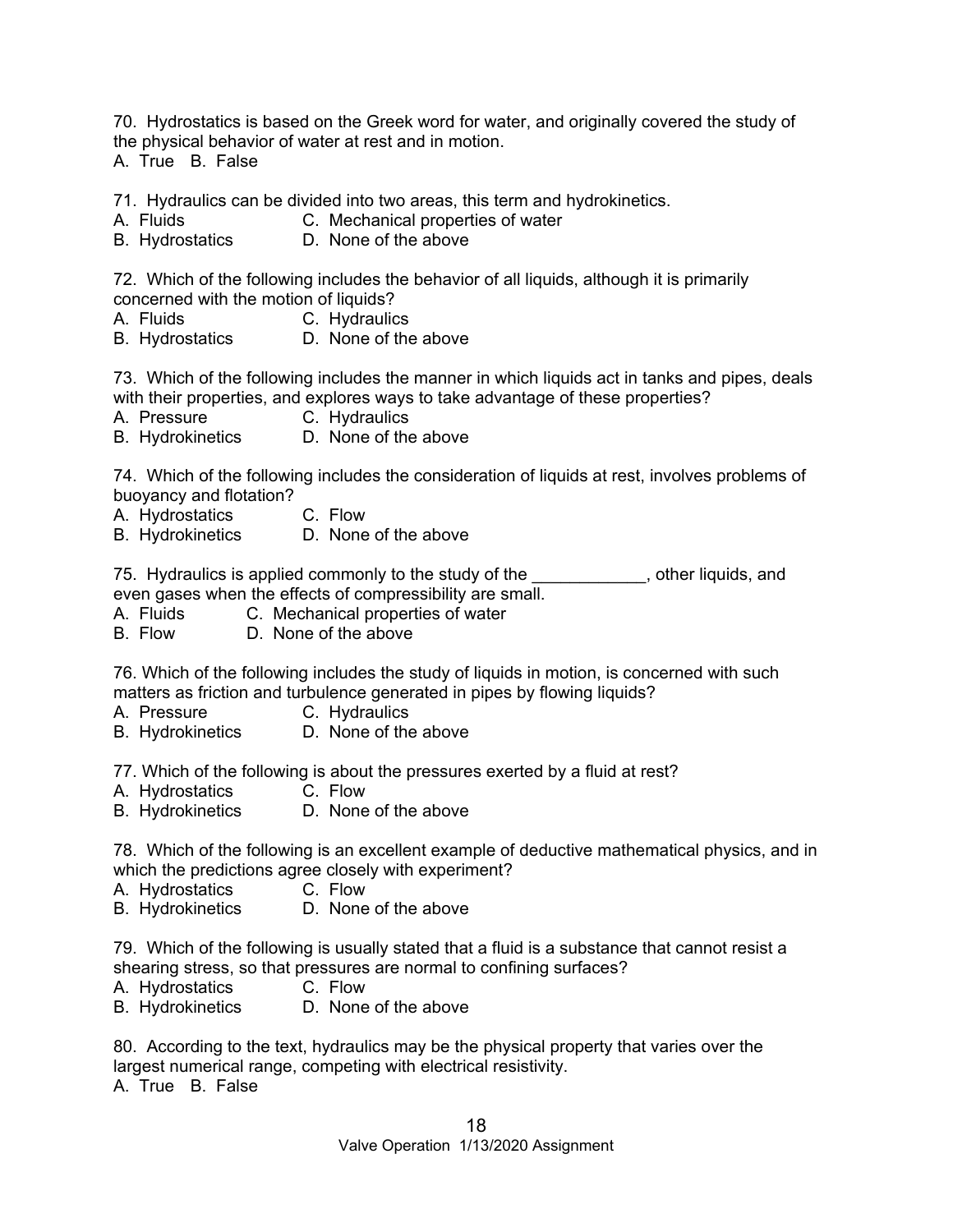#### **Atmospheric Pressure**

81. The atmosphere is the entire mass of air that surrounds the earth. A. True B. False

82. At sea level and at a temperature of  $0^{\circ}$  Celsius (C), the height of the mercury column is

approximately 30 inches, or 76 centimeters. This represents a pressure of approximately 14.7 psi.

A. True B. False

83. According the text, if a column of air 1-inch square extending all the way to the "atmosphere", this column of air would weigh approximately 2.31 pounds at sea level. A. True B. False

84. If you were to ascend, the atmospheric pressure increases by approximately 1.0 psi for every 2,343 feet.

A. True B. False

85. Which of the following is the layer that extends upward for about 500 miles, the section of primary interest is the portion that rests on the earth's surface and extends upward for about 7 1/2 miles?

- A. Column C. Sea level
- B. Troposphere D. None of the above

86. Which of the following at sea level is approximately 14.7 psi?

- A. Pressure C. Atmospheric pressure
- B. Gauge pressure D. None of the above

87. Which of the following if you could be below, in excavations and depressions, atmospheric pressure increases?

- A. Static pressure C. Sea level
- B. Gauge pressure D. None of the above

88. Pressures under water differ from those under air only because the weight of the water must be added to the?

- A. Pressure(s) of the air C. Sea Level
- B. Height D. None of the above

89. Which of the following can be measured by any of several methods, one method is the mercury column barometer?

- A. Pressure C. Atmospheric pressure
- B. Gauge pressure D. None of the above
- 90. Which of the following could be measured with the aneroid Barometer?
- A. Pressure C. Atmospheric pressure
- B. Gauge pressure D. None of the above
- 91. The atmospheric pressure does not vary uniformly with?
- A. Barometer C. Altitude
- B. Weight D. None of the above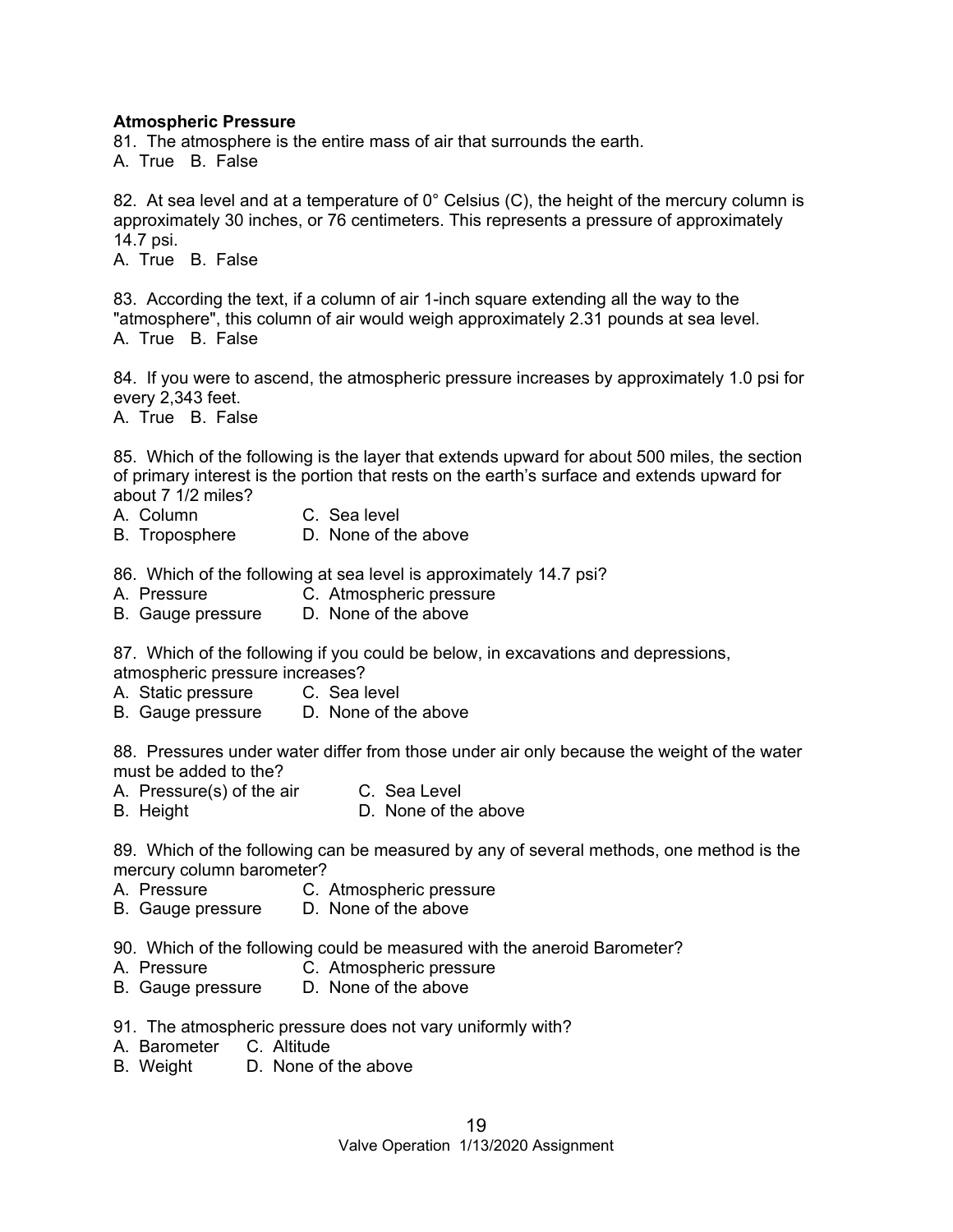92. Atmospheric pressure is defined as the force per unit area exerted against a surface by the the control of the air above that surface.

A. Barometer C. Altitude<br>B. Weight D. None of

D. None of the above

#### **Barometric Loop**

93. According to the text, the barometric loop, will provide protection against backsiphonage, is based upon the principle that a water column, at sea level pressure, will not rise above 33.9 feet. In general, barometric loops are locally fabricated, and are 35 feet high. A. True B. False

94. Absolute pressure is equal to gauge pressure plus the atmospheric pressure. A. True B. False

95. The barometric loop consists of a continuous section of supply piping that abruptly rises to a height of approximately 233 feet and then returns back down to the originating level. A. True B. False

96. The barometric loop is a loop in the piping system that effectively protects against backpressure.

A. True B. False

97. The barometric loop may not be used to protect against backsiphonage.

A. True B. False

98. Gauge pressure is simply the pressure read on the gauge. If there is no pressure on the gauge other than atmospheric, the gauge will read zero. A. True B. False

99. Which of the following could be measured an absolute scale, pounds per square inch absolute (psia), or gauge scale, (psiag).

- A. Pressure C. Atmospheric pressure
- B. Gauge pressure D. None of the above

100. According to the text, absolute pressure and gauge pressure?

- A. Are the same C. That effectively protects
- B. Are related D. None of the above
- 101. Which of the following at sea level is 14.7 psai?
- A. Pressure C. Atmospheric pressure
- B. Gauge pressure D. None of the above

102. Which of the following is the total pressure?

- A. Absolute pressure C. Atmospheric pressure
- B. Gauge pressure D. None of the above

103. Which of the following would be equal to 14.7 psi, which is the atmospheric pressure?

- A. Absolute pressure C. Atmospheric pressure<br>B. Gauge pressure D. None of the above
- B. Gauge pressure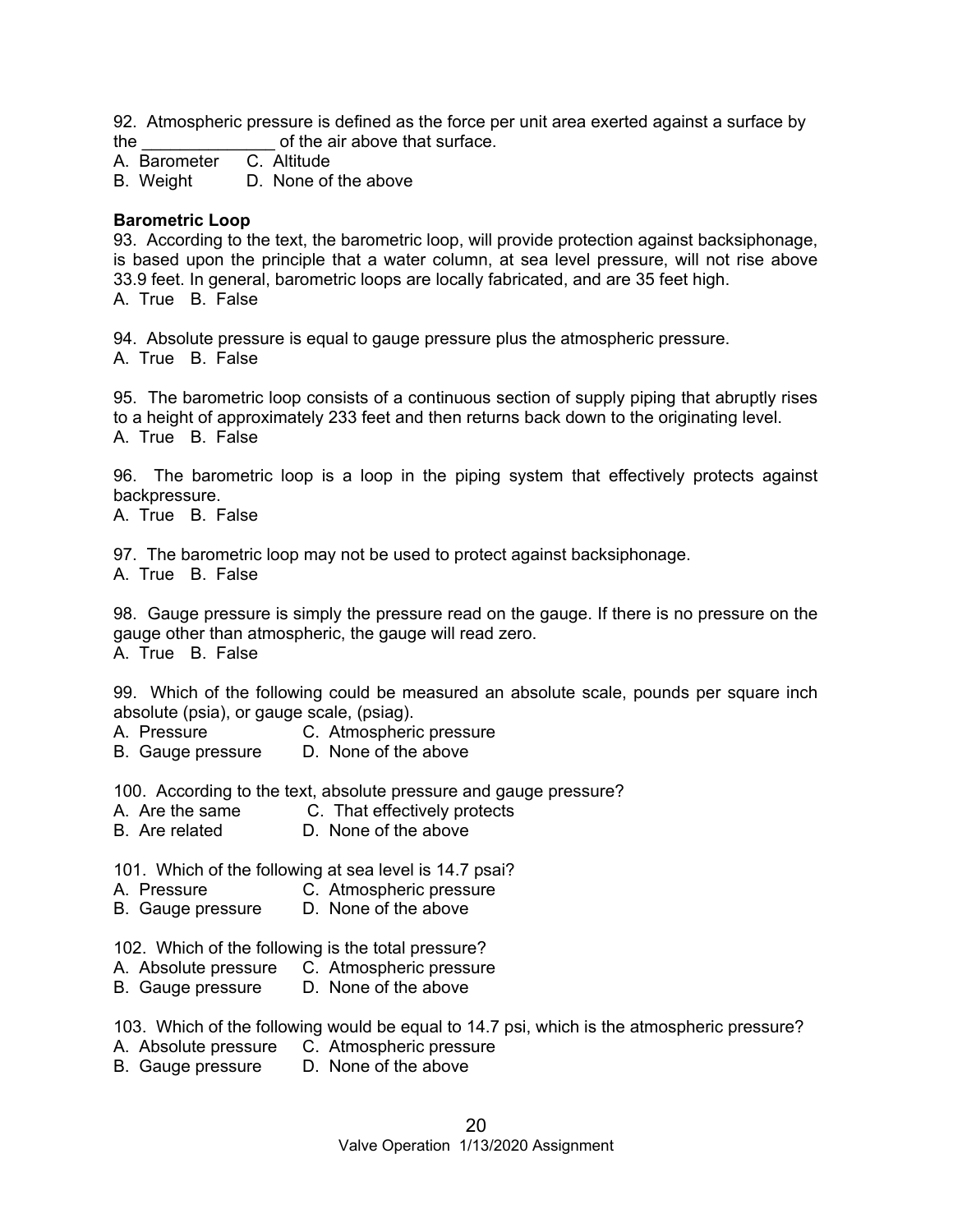#### **Pressure**

104. Which of the following that if a certain volume of fluid were somehow made solid, the equilibrium of forces would not be disturbed?

- A. Axiom C. Displaced fluid
- B. Pressure D. None of the above

105. Which of the following is an example of a body force that disturbs the equality of pressure in a fluid?

- A. Gravitational body force C. Gravitation
- B. Pressure **D.** None of the above

106. We call this relation the barometric equation, for when this equation is integrated, we find the variation of pressure with?

- A. Gravitational body force C. Gravitation
- B. Pressure D. None of the above

107. Both air and water are considered to be?

A. Absolute pressure C. Volume

B. Fluid(s) D. None of the above

108. Which of the following does water possess and air does not?

- A. Absolute pressure C. Volume
- B. Fluid(s) D. None of the above

109. Water is incompressible, while air is very compressible.

A. True B. False

110. A fluid is a substance that cannot exert any permanent forces tangential to a boundary and any force that it exerts on a boundary must be normal to the boundary. A. True B. False

111. According to the text, a force is proportional to the the the state of is called a pressure.

- 
- A. Hydrostatics C. Area on which it is exerted
- B. Acting on the body of the fluid D. None of the above

112. In order for the fluid to be in equilibrium, the pressure must be the same in all directions (or the element would move in the direction of least pressure), and if no other forces are?

- 
- A. Hydrostatics C. Area on which it is exerted
- B. Acting on the body of the fluid D. None of the above

113. Which of the following does water and air have; that is, layers of them slide very easily on one another?

A. Low viscosity C. Volume

B. Fluid(s) D. None of the above

114. Molasses and other like fluids may have high viscosity and take a long time to come to equilibrium, but they are no less?

A. Absolute pressure C. Volume

B. Fluid(s) D. None of the above

Valve Operation 1/13/2020 Assignment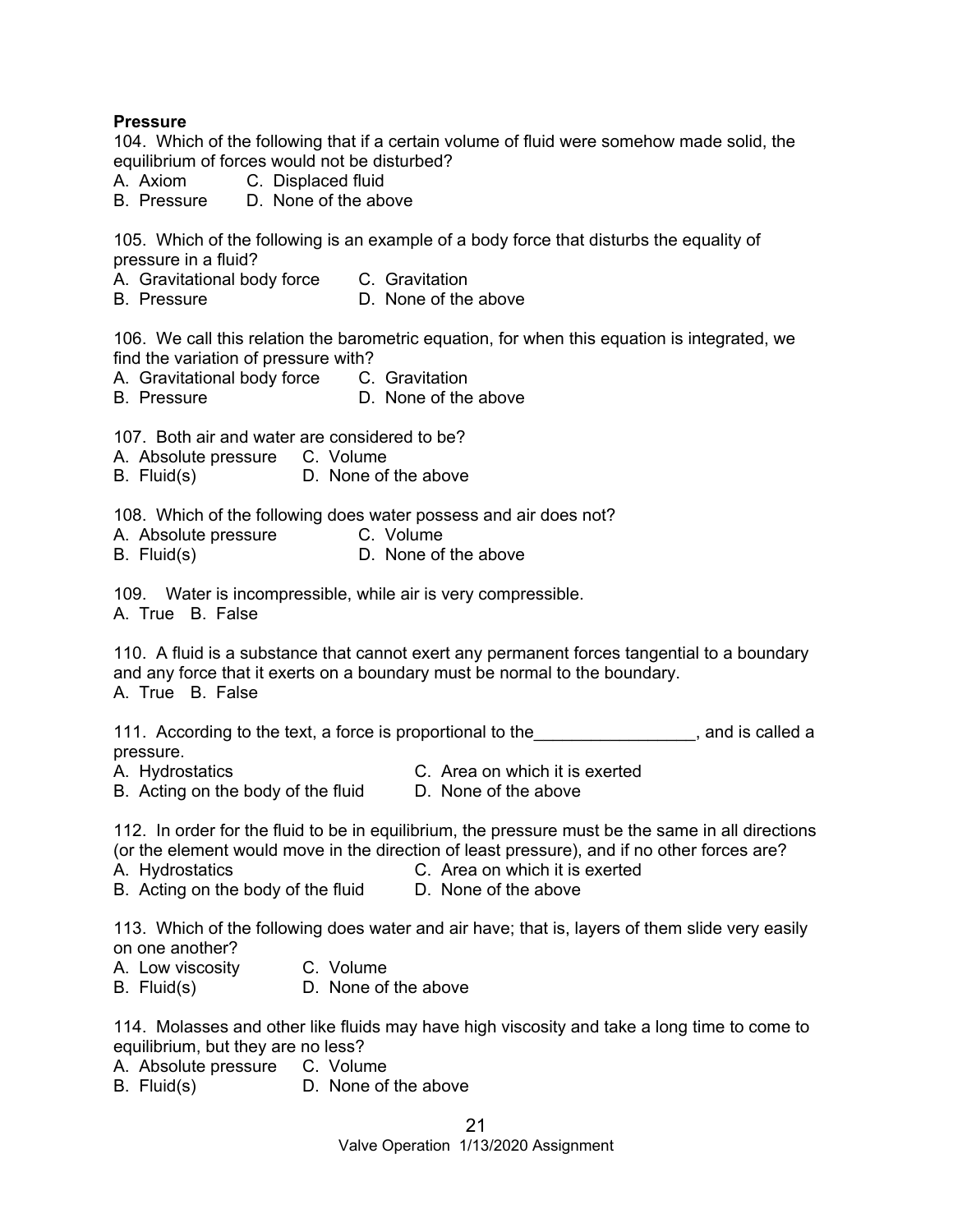115. The coefficient of viscosity is the ratio of this term to the velocity gradient.

- A. Atmospheric pressure C. Shearing force
- B. Fluid(s) D. None of the above

116. Which of the following deals with permanent, time-independent states of fluids, so viscosity does not appear?

- 
- A. Hydrostatics C. Area on which it is exerted
- B. Acting on the body of the fluid D. None of the above

117. Therefore, in this case the pressure will be the same throughout the fluid, and the same in any direction at a point?

- 
- A. Pascal's Principle C. Permanent forces tangential
- B. Hydrostatics D. None of the above

# **Free Surface Perpendicular to Gravity**

118. Archimedes' Principle says that the buoyant force is equal to the weight of the displaced fluid, and passes through the center of mass of?

- A. Axiom C. Displaced fluid<br>B. Pressure B. None of the ab
- D. None of the above

# **Standard Atmospheric Pressure**

119. Which of the following is a practice that is convenient to measure pressure differences by measuring the height of liquid columns?

- A. Total vacuum C. Manometer
- B. Capillarity D. None of the above

120. Which of the following uses a partially evacuated chamber of thin metal that expands and contracts according to the external pressure?

- A. Aneroid barometer C. Partial vacuum
- B. Capillarity tube D. None of the above

# **Vacuum**

121. The term vacuum indicates that the absolute pressure is less than the atmospheric pressure and that the \_\_\_\_\_\_\_\_\_\_\_\_\_\_\_\_\_\_\_\_\_\_ is negative.

- A. Static pressure
- B. Gauge pressure D. None of the above

122. Which of the following would mean a pressure of 0 psia or –14.7 psig?

- A. Static pressure C. Total vacuum
- B. Gauge pressure D. None of the above

123. Which of the following the pressure would range from slightly less than 14.7 psia to slightly greater than 0 psia?

- A. Static pressure C. Total vacuum
- B. Partial vacuum D. None of the above

124. Backsiphonage results from exerted on a liquid, forcing it

toward a supply system that is under a vacuum.

- A. Static pressure C. Atmospheric pressure
- B. Gauge pressure D. None of the above

Valve Operation 1/13/2020 Assignment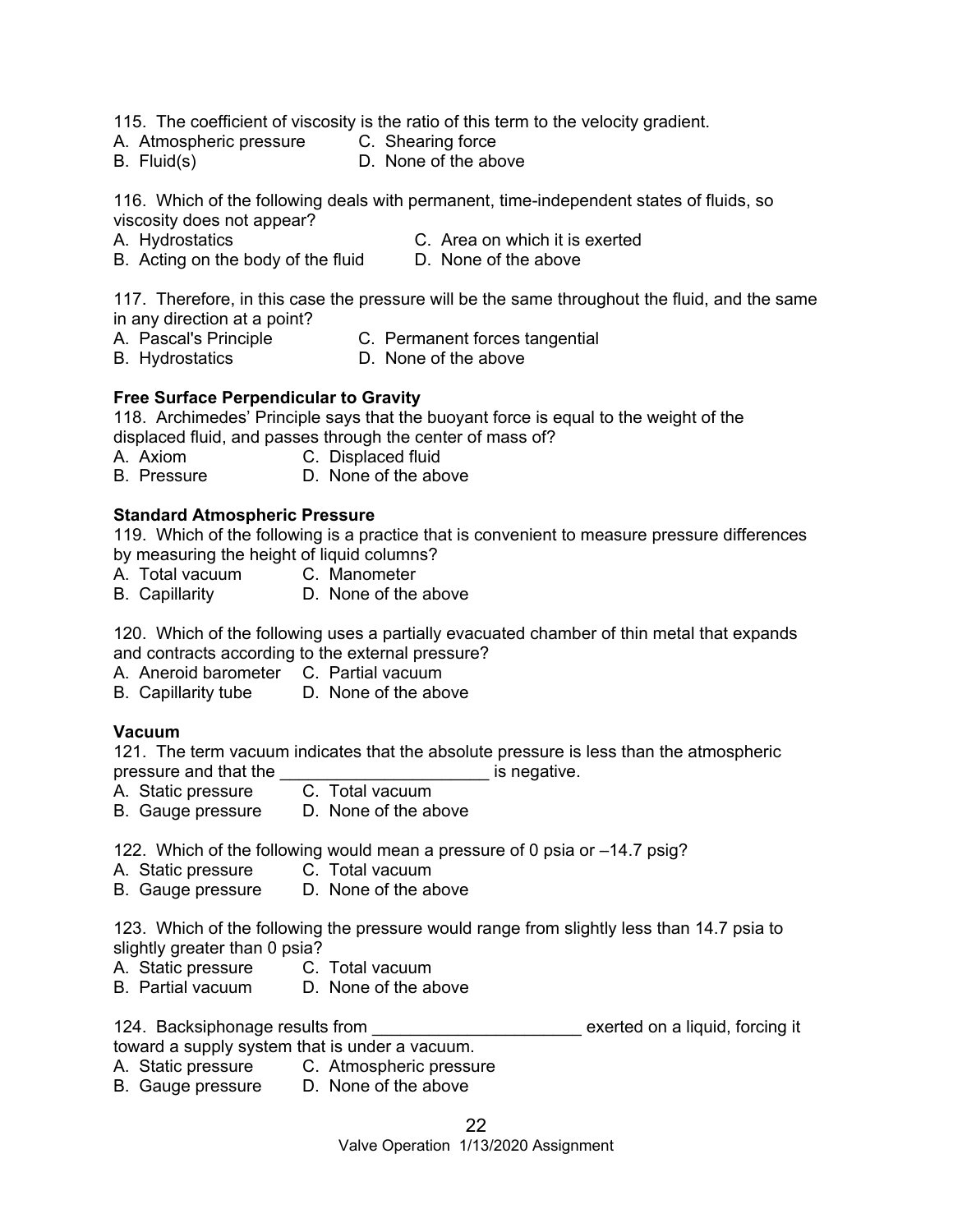125. According to the text, it is impossible to produce a partial vacuum. A. True B. False

#### **Water Pressure**

126. The weight of a cubic foot of water is 62.4 pounds per square foot. The base can be subdivided into 144-square inches with each subdivision being subjected to a pressure of 0.433 psig. This is one of our key foundation for backflow prevention. A. True B. False

127. Which of the following are very frequently stated in terms of the height of a fluid?

- A. Weight C. Depth
- B. Pressure(s) D. None of the above

128. Water with a pressure head of 10 ft can provide the same example as an equal amount of water raised by 10 ft.

- A. Friction C. Energy
- B. Pressure(s) D. None of the above

129. Water flowing in a pipe is subject to head loss because of?

- A. Friction C. Siphon
- B. Pressure(s) D. None of the above

130. The name is Greek for the tube and is another application of pressure is the?

- A. Epihydro C. Siphon
- B. Water bearer D. None of the above

131. When a siphon goes below the free water levels, it is called an?

- A. Epihydro C. Hydrostat
- B. Inverted siphon D. None of the above

132. Which of the following can be made by filling the tube, closing the ends, and then putting the ends under the surface on both sides?

- A. Water bearer C. Inverted siphon
- B. Siphon D. None of the above

# **Pressure and Force**

133. Which of the following is the force that pushes water through pipes?

- A. Pressure C. Shearing force
- B. Fluid(s) D. None of the above

134. Which of the following and force are used extensively in the study of fluid power?

- A. Force C. Volume
- B. Fluid(s) D. None of the above

135. Which of the following means a total push or pull. It is the push or pull exerted against the total area of a particular surface?

- A. Pressure C. Force
- B. Fluid(s) D. None of the above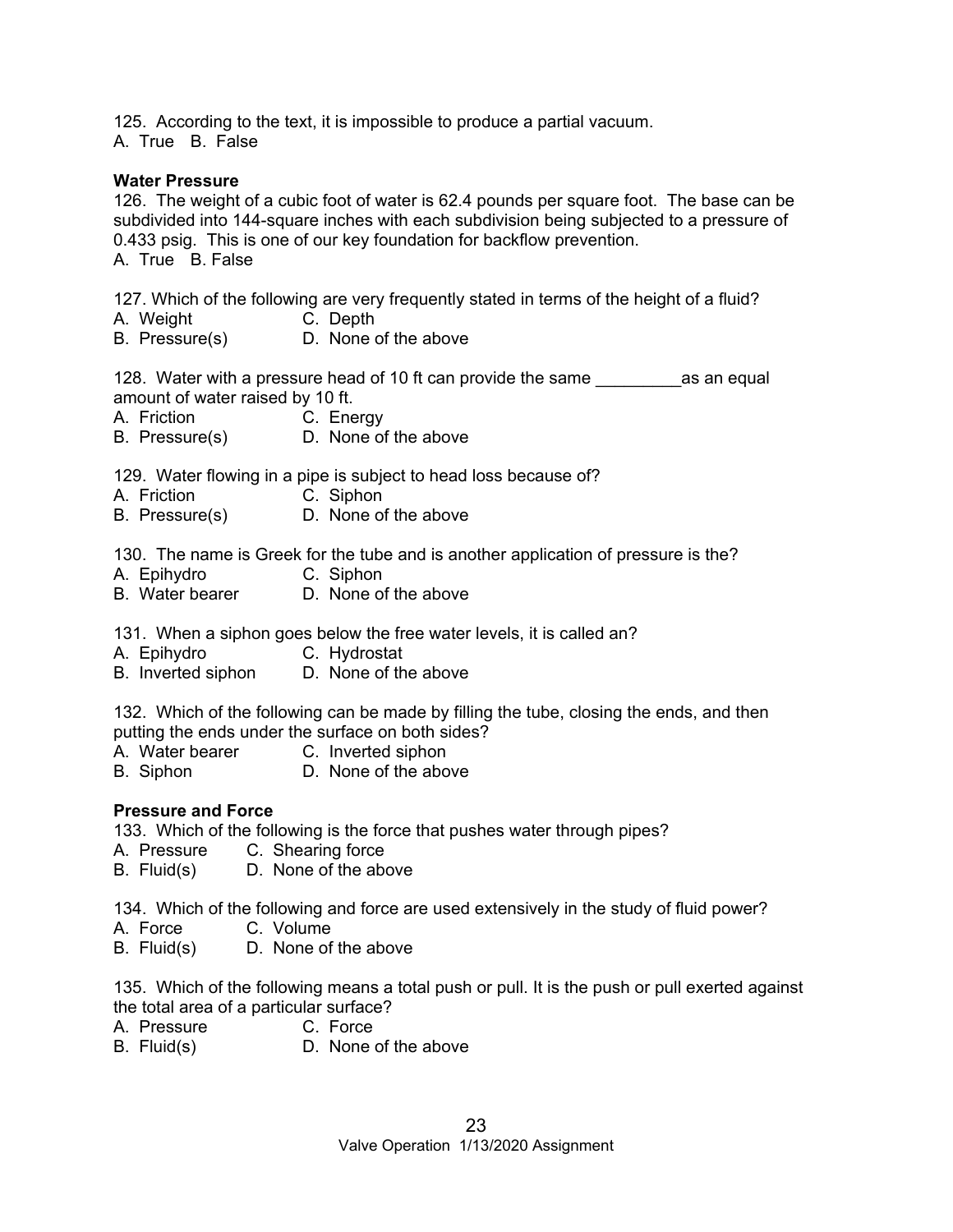136. Which of the following means the amount of push or pull applied to each unit area of the surface?

- A. Pressure C. Force
- B. Fluid(s) D. None of the above

137. Which of the following maybe exerted in one direction, in several directions, or in all directions?

- A. Pressure C. Force
- B. Fluid(s) D. None of the above

138. Water pressure determines the flow of water from the tap. A. True B. False

#### **Computing Force, Pressure, and Area**

139. A formula is used in computing force, volume, and area in fluid power systems. In this formula, P refers to pressure, F indicates volume, and A represents area. A. True B. False

#### **Development of Hydraulics**

140. According to the text, valves, pumps, actuating cylinders, and motors have been developed and refined to make hydraulics one of the leading methods of transmitting power. A. True B. False

141. One characteristic of a liquid is the tendency to keep its free surface level. A. True B. False

142. Liquids will flow in the direction that will tend to make the surface level, if the surface is not level.

A. True B. False

143. Daniel Bernoulli conducted experiments to study the elements of force in the discharge of water through small openings in the sides of tanks and through short pipes. A. True B. False

144. The mercury column was held up by the pressure by horror vacui as Aristotle had supposed.

A. True B. False

145. Which of the following to be made effective for practical applications, it was necessary to have a piston that "fit exactly?"

A. Pascal's law C. Aristotle' law<br>B. Archimedes' law D. None of the above

B. Archimedes' law

146. During the same period, Blaise Pascal, a French scientist, discovered the fundamental law for the science of?

- A. Experiments C. Physics
- B. Hydraulics D. None of the above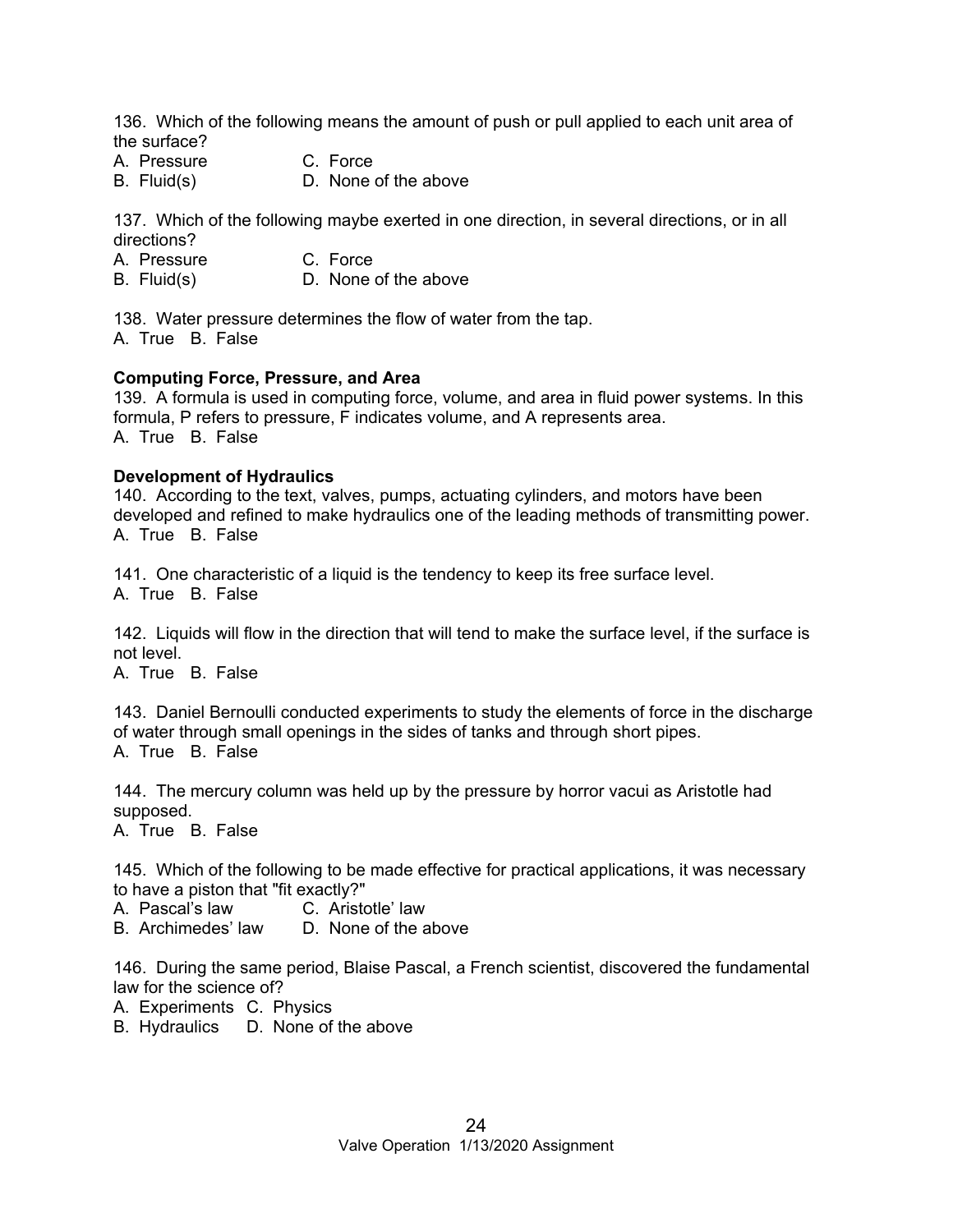147. Which of the following states that increase in pressure on the surface of a confined fluid is transmitted undiminished throughout the confining vessel or system?

- A. Pascal's law C. Aristotle' law
- B. Evangelista Torricelli D. None of the above

148. Which of the following scientists had a barometer carried up the 1465 m high Puy de Dôme, an extinct volcano in the Auvergne just west of his home of Clermont-Ferrand in 1648 by Périer, his brother-in-law?

- A. Aristotle C. Blaise Pascal
- B. Evangelista Torricelli D. None of the above

149. Which of the following scientists making the first vacuum pump, which he used in vivid demonstrations of the pressure of the atmosphere?

- A. Aristotle C. Blaise Pascal
- B. Otto von Guericke D. None of the above

150. Air, which is by no means incompressible. As we rise in the atmosphere and the pressure decreases, the air also expands.

A. True B. False

151. Which of the following is by no means isothermal close to the ground?

- A. Stratosphere C. Atmospheric pressure
- B. Atmosphere D. None of the above

#### **Meteorology**

152. Which of the following is of great importance in meteorology, since it determines the winds?

- A. Stratosphere C. Atmospheric pressure
- B. Atmosphere D. None of the above
- 153. Certain typical weather patterns are associated with relatively high and relatively low \_\_\_\_\_\_\_\_\_\_\_\_\_\_\_, and how they vary with time.
- A. Stratosphere C. Pressures
- B. Tropopause D. None of the above

# **Pascal's Law**

154. Pascal discovered that pressure in a fluid acts equally in some directions. A. True B. False

155. According to the text, pressure acts at right angles to the containing surfaces. A. True B. False

156. If a pressure gauge, with an exposed face, is placed beneath the surface of a liquid at a specific depth and pointed in different directions, the pressure will read the same. A. True B. False

| 157. Pressure in a            | of direction.         |
|-------------------------------|-----------------------|
| A. Liquid at a specific depth | C. Height of a liquid |
| B. Liquid is independent      | D. None of the above  |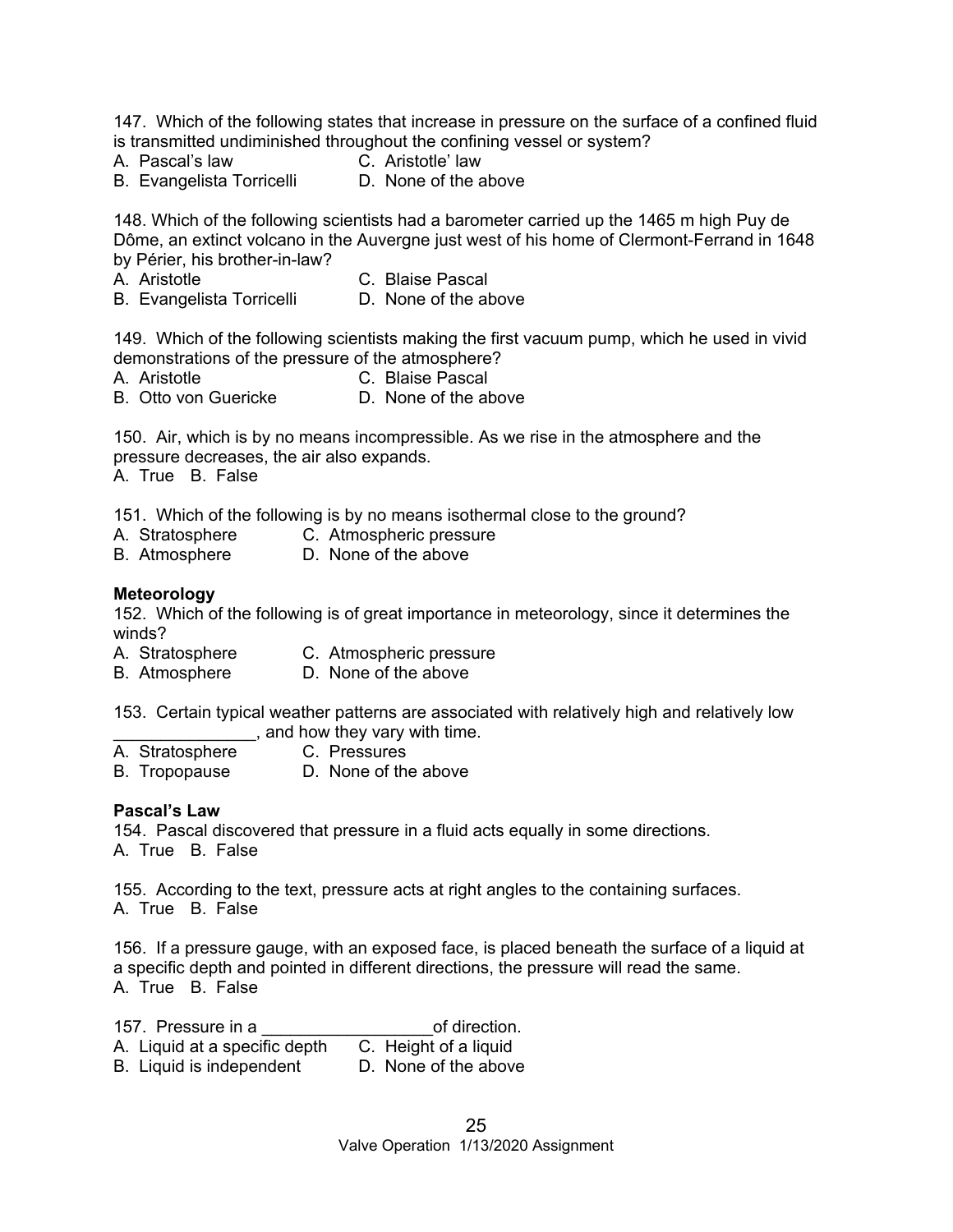158. Pressure due to the **constant of the set of the set of the set of the set of the set of the set of the set of the set of the set of the set of the set of the set of the set of the set of the set of the set of the set** fluid from the surface.

A. Modern hydraulics C. Weight of a liquid<br>B. Liquid at a specific depth D. None of the above B. Liquid at a specific depth

159. If the exposed face of the pressure gauges is moved closer to the surface of the liquid, the indicated?

- A. Depth is doubled C. Column is tripled
- B. Pressure will be less D. None of the above

160. The indicated pressure is doubled, when the?

A. Depth is doubled C. Column is tripled

B. Pressure of a liquid D. None of the above

161. The pressure at any depth in this missing term of the column of liquid at that depth divided by the cross-sectional area of the column at that depth.

A. Depth is doubled C. Liquid is equal to the weight

B. Pressure will be less D. None of the above

162. Which of the following produces the pressure is referred to as the fluid head of the liquid?

A. Depth is doubled C. Volume of a liquid

B. Pressure of a liquid D. None of the above

163. Which of the following is due to its fluid head is also dependent on the density of the liquid?

A. Depth is doubled C. Volume of a liquid

B. Pressure of a liquid D. None of the above

#### **Static Pressure**

164. Static pressure exists in addition to Gravity that may also be present at the same time. A. True B. False

165. Pascal's law states that a pressure set up in a fluid acts equally in all directions and at right angles to the containing surfaces. A. True B. False

166. Pascal's law covers the situation only for fluids at rest or practically at rest. It is true only for the factors making up

A. Velocity of flow C. Static head

B. Volume of a liquid D. None of the above

167. When velocity becomes a factor it must have a direction, the force related to the velocity must also have a direction, so that Pascal's law alone does not apply to the dynamic factors of?

A. Pressure drop C. Fluid power

B. Volume of a liquid D. None of the above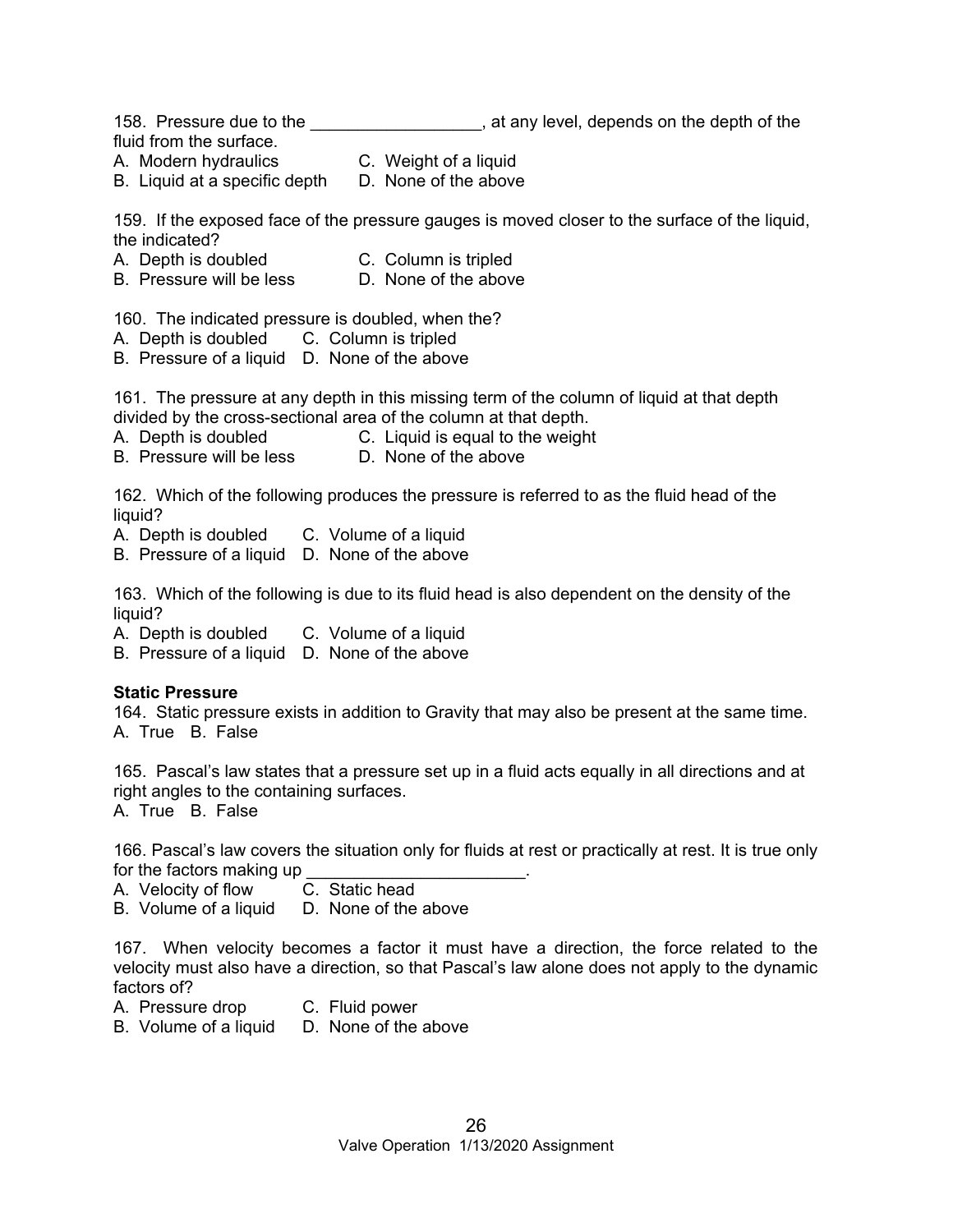168. The dynamic factors of inertia and friction are related to the static factors. Velocity head and **and are obtained at the expense of static head.** 

- A. Friction head C. Static head
- B. Volume of a liquid D. None of the above

169. Which of the following can be produced by pressure or head when dealing with fluids?

A. Velocity of flow C. Static head

B. Force D. None of the above

## **Volume and Velocity of Flow**

170. Which of the following flow terms is passing a point in a given time is known as its volume of flow or flow rate?

- A. Pressure drop C. Velocity of flow
- B. Volume of a liquid D. None of the above

171. Which of the following flow terms is usually expressed in gallons per minute (gpm) and is associated with relative pressures of the liquid, such as 5 gpm at 40 psi?

A. Volume of flow C. Velocity of flow

B. Volume of a liquid D. None of the above

172. Which of the following flow terms is defined as the average speed at which the fluid moves past a given point? It is usually expressed in feet per second (fps) or feet per minute (fpm).

- A. Volume of flow C. Velocity of flow<br>B. Volume of a liquid D. None of the above
- B. Volume of a liquid

173. Which of the following flow terms is an important consideration in sizing the hydraulic lines?

- A. Pressure drop C. Velocity of flow
- B. Volume of a liquid D. None of the above

174. Volume and friction head are often considered together, that is, with volume of input unchanged—the velocity of flow increases as the cross section or size of the pipe decreases. A. True B. False

#### **Bernoulli's Principle**

175. Bernoulli's principle thus says that a rise (or fall) in pressure in a flowing fluid must always be accompanied by a decrease (or increase) in the speed, and conversely, if an increase (decrease) in, the speed of the fluid results in a decrease (or increase) in the pressure.

A. True B. False

176. Bernoulli's principle is responsible for the fact that a shower curtain gets "sucked inwards'' when the water is first turned on. What happens is that the increased water / air velocity inside the curtain (relative to the still air on the other side) causes a pressure drop. A. True B. False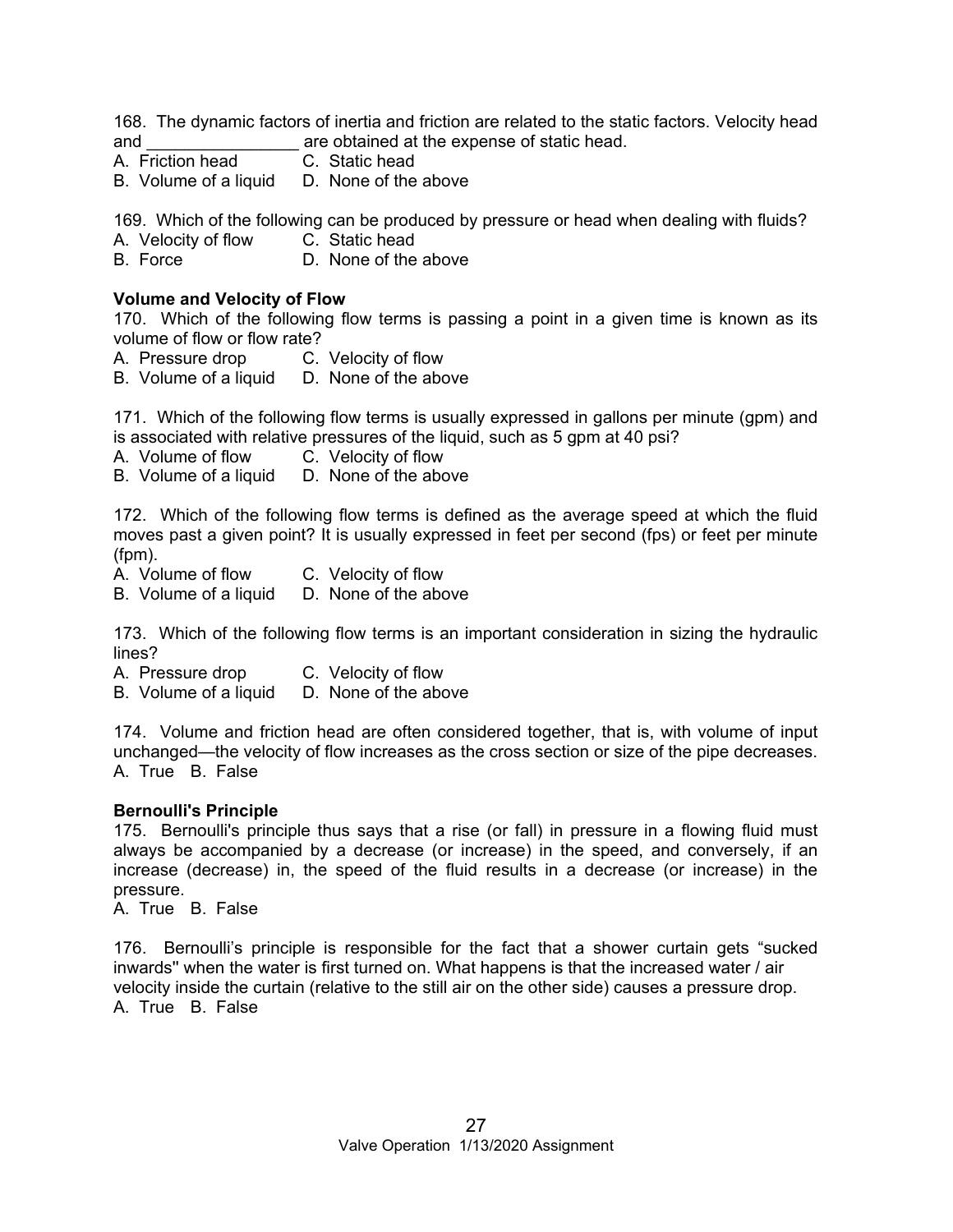177. Which of the following explains the difference between the outside and inside causes a net force on the shower curtain that sucks it inward?

- A. Pressure C. Velocity of flow
- B. Friction head D. None of the above

178. Squeezing the bulb over the fluid creates a low \_\_\_\_\_\_\_\_\_\_\_\_\_\_\_\_\_\_\_\_ area due to the higher speed of the air, which subsequently draws the fluid up.

- A. Pressure C. Velocity of flow
- B. Volume of a liquid D. None of the above

179. Which of the following explains why windows tend to explode, rather than implode in hurricanes: the very high speed of the air just outside the window causes the pressure just outside to be much less than the pressure inside, where the air is still?

- A. Venturi effect C. Conservation of energy
- B. Bernoulli's principle D. None of the above

180. Another example of **the act all incremental and the state of a** at work is in the lift of aircraft wings and the motion of "curve balls'' in baseball. In both cases the design is such as to create a speed differential of the flowing air past the object on the top and the bottom.

A. Venturi C. Velocity changes

B. Bernoulli's principle D. None of the above

#### **Understanding the Venturi**

181. It is not easy to understand the reason low pressure occurs in the small diameter area of the venturi.

A. True B. False

182. In the Venturi, the velocity is slower in the small portion of the tube. A. True B. False

183. In the Venturi, if velocity increases the pressure energy must decrease. A. True B. False

#### **Backflow Introduction**

184. Cross-Connection was addressed by passage of the "Federal Safe Drinking Water Act" as developed by the Environmental Protection Agency (E.P.A.). A. True B. False

185. The SDWA tasked each state with primary enforcement responsibility for a program to assure access to safe drinking water by all citizens. A. True B. False

186. Which of the following rules are required to be at least as stringent as the federal regulations as developed and enforced by the E.P.A.?

A. Enforcement responsibility C. Cross-Connection Control

B. State program regulations D. None of the above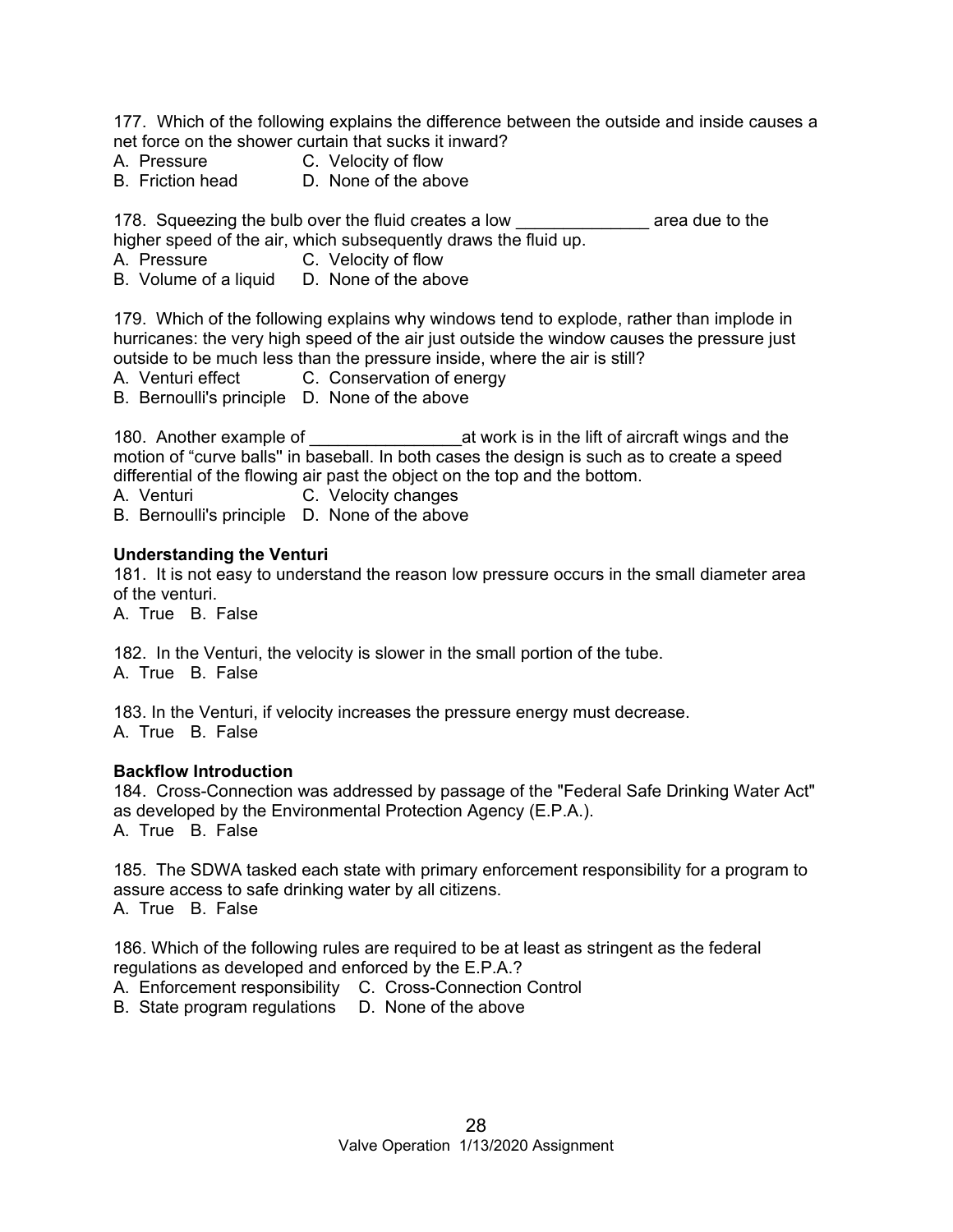187. Which of the following definition terms is "the link or channel connecting a source of pollution with a potable water supply?"

- A. Direct piping C. Cross-Connection<br>B. Direct connection D. None of the above
- B. Direct connection

188. Which of the following definition terms, also referred to as Cross-Connection Control, addresses a serious health issue?

A. Backflow prevention C. Water purveyor rules

B. Direct connection D. None of the above

189. The first level of the law is protection of the \_\_\_\_\_\_\_\_\_\_\_\_\_\_\_\_\_\_\_\_\_\_\_of persons subject to such risks involving service to a single customer.

A. Internal or external piping C. General public and the second is protection

B. Certainly not usually intentional D. None of the above

190. Sources of pollution which may result in a danger to health are not always obvious and such cross-connections are?

- A. Certainly not usually intentional C. Certainly intentional
- B. Internal or external piping D. None of the above

191. Within a business environment, the pollutant source may involve the unintentional cross-connection of this condition with chemical processes or a heating boiler.

A. Direct piping C. Internal or external piping

B. Direct connection D. None of the above

192. Which of the following may be an improper cross-connection with a landscape sprinkler system or reserve tank fire protection system?

- A. Internal or external piping C. Residential environment the pollutant source
- B. Indirect connection D. None of the above

193. As far as a cross-connection, another potential hazard source within any environment may be a cross-connection of piping?

- A. With an air gap C. Involving a water well located on the property.
- B. Without a direct connection D. None of the above

194. The proper control of cross-connections is possible but?

A. Is always the pollutant source C. Only through knowledge and vigilance

B. Certainly not usually intentional D. None of the Above

195. The following could be a cause of a cross-connection: A Situation as simple as leaving a garden hose nozzle submerged in a bucket of liquid or attached to a chemical sprayer. A. True B. False

196. According to the text, public education is not essential, for many that are educated in piping and plumbing installations are able to recognize cross-connection dangers. A. True B. False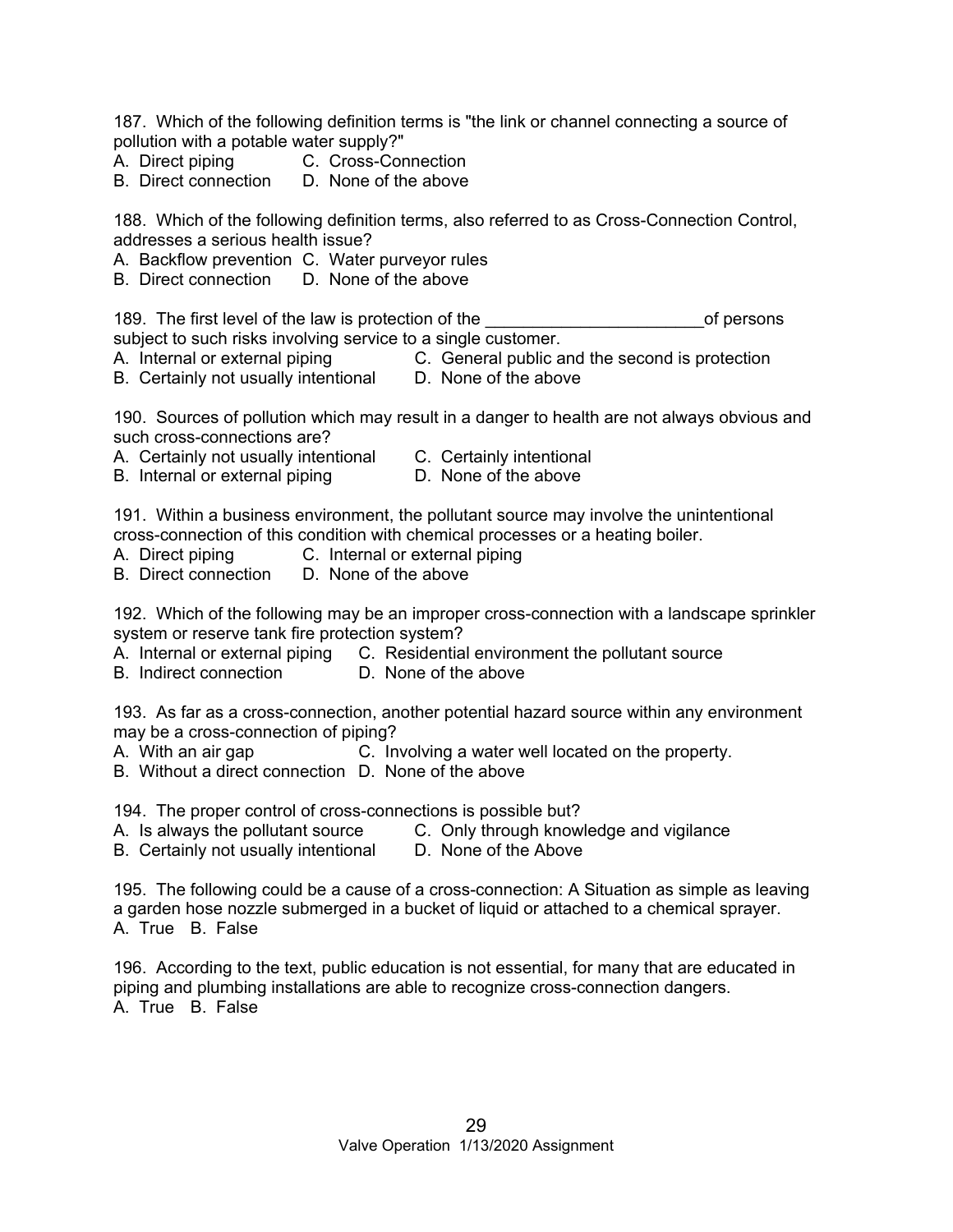## **What is backflow? Reverse flow condition**

197. Backflow is the undesirable reversal of flow of nonpotable water or other substances through a **through a** and into the piping of a public water system or consumer's

potable water system.

- A. Backflow C. Cross-connection
- B. Backsiphonage D. None of the above

198. Which of the following can occur when there is a stoppage of water supply due to nearby firefighting, a break in a water main?

- A. Backpressure C. Indirect connection
- B. Backsiphonage D. None of the above

199. Which of the following is backflow caused by a downstream pressure that is greater than the upstream or supply pressure in a public water system or consumer's potable water system?

- A. Backpressure C. Indirect connection
- B. Backsiphonage D. None of the above

200. Which of the following can result from an increase in downstream pressure, a reduction in the potable water supply pressure, or a combination of both?

- A. Backpressure C. Indirect connection
- B. Backsiphonage D. None of the above

201. Which of the following is there two forms-backpressure and backsiphonage?

- A. Backflow C. Device or method
- B. High hazard installations D. None of the above

202. The basic mechanism for preventing backflow is a mechanical example in the system system is experienced. provides a physical barrier to backflow.

- A. Air gap C. Device or method
- B. Backflow preventer D. None of the above

203. The principal types of mechanical backflow preventer are the reduced-pressure

principle assembly, the  $\Box$  and the double check valve assembly.

- A. High hazard installations C. Indirect connection
- B. Vacuum breaker D. None of the above

204. Which of the following is any temporary or permanent connection between a public water system or consumer's potable water system and any source or system containing nonpotable water or other substances?

- A. Backflow C. Cross-connection
- B. Indirect connection D. None of the above

205. Which of the following is backflow caused by a negative pressure (i.e., a vacuum or partial vacuum) in a public water system or consumer's potable water system?

- A. Backpressure C. Indirect connection
- B. Backsiphonage D. None of the above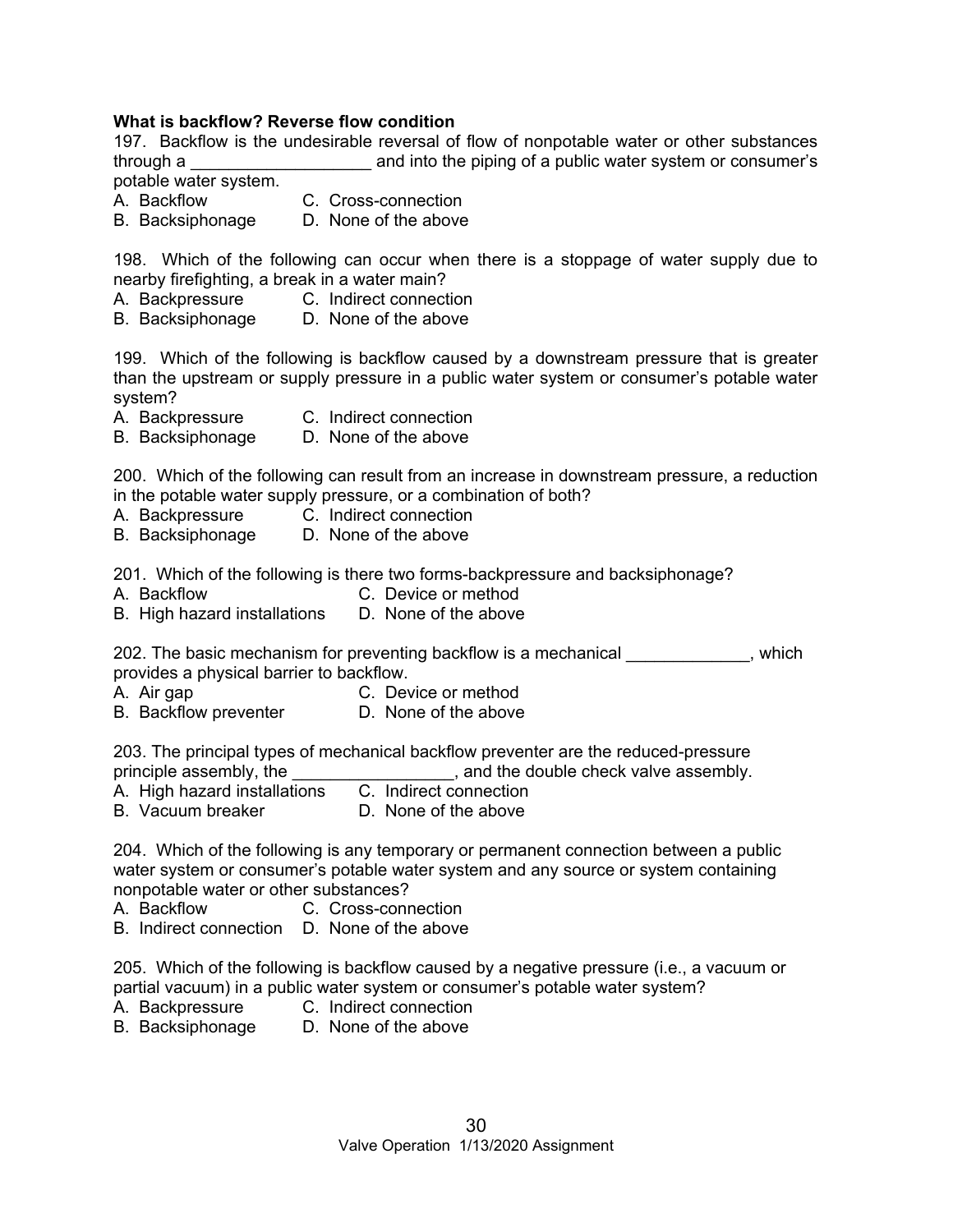206. Which of the following can occur whenever the amount of water being used exceeds the amount of water being supplied, such as during water line flushing, firefighting, or breaks in water mains?

- A. Backpressure C. Reduction
- B. Backsiphonage D. None of the above

207. Which of the following is a means or mechanism to prevent backflow?

- A. Air gap C. Device or method
- B. Backflow preventer D. None of the above

208. According to the text, basic means of preventing backflow is an

which either eliminates a cross-connection or provides a barrier to backflow.

- A. High hazard installations C. Indirect connection
- B. Air gap D. None of the above

#### **Types of Backflow Prevention Methods and Assemblies**

209. Which of the following must either be physically disconnected or have an approved backflow prevention device installed to protect the public water system?

- A. Barrier to backflow C. Cross-connection
- B. Indirect connection D. None of the above

210. When the air flow is restricted, such as the case of an air gap located near a wall, the separation must be increased.

- A. Open receiving vessel C. Air gap<br>B. Barrier to backflow D. None of the above
- B. Barrier to backflow

211. An air gap is a physical disconnection between the free flowing discharge end of a potable water pipeline and the top of an?

- A. Open receiving vessel C. Air gap
- B. Barrier to backflow D. None of the above

212. Which of the following must be at least two times the diameter of the supply pipe and not less than one inch?

- A. Open receiving vessel C. Air gap<br>B. Backflow preventer D. None of the above
- B. Backflow preventer

213. According to the text, air gap separations must be vertically orientated a distance of at least twice the inside diameter of the supply, but never less than?

- A. 1 inch C. 3 inches
- B. 2 inches D. None of the above

214. An obstruction around or near an \_\_\_\_\_\_\_\_\_\_\_\_\_\_\_\_\_\_\_\_\_ may restrict the flow of air into the outlet pipe and nullify the effectiveness of the air gap to prevent backsiphonage.

- A. High hazard installations C. Air gap<br>B. Air break D. None of
- D. None of the above

215. An air gap is acceptable for **the and is theoretically the most effective** protection.

- A. High hazard installations C. Low pollutional hazards
- B. Barrier to backflow D. None of the above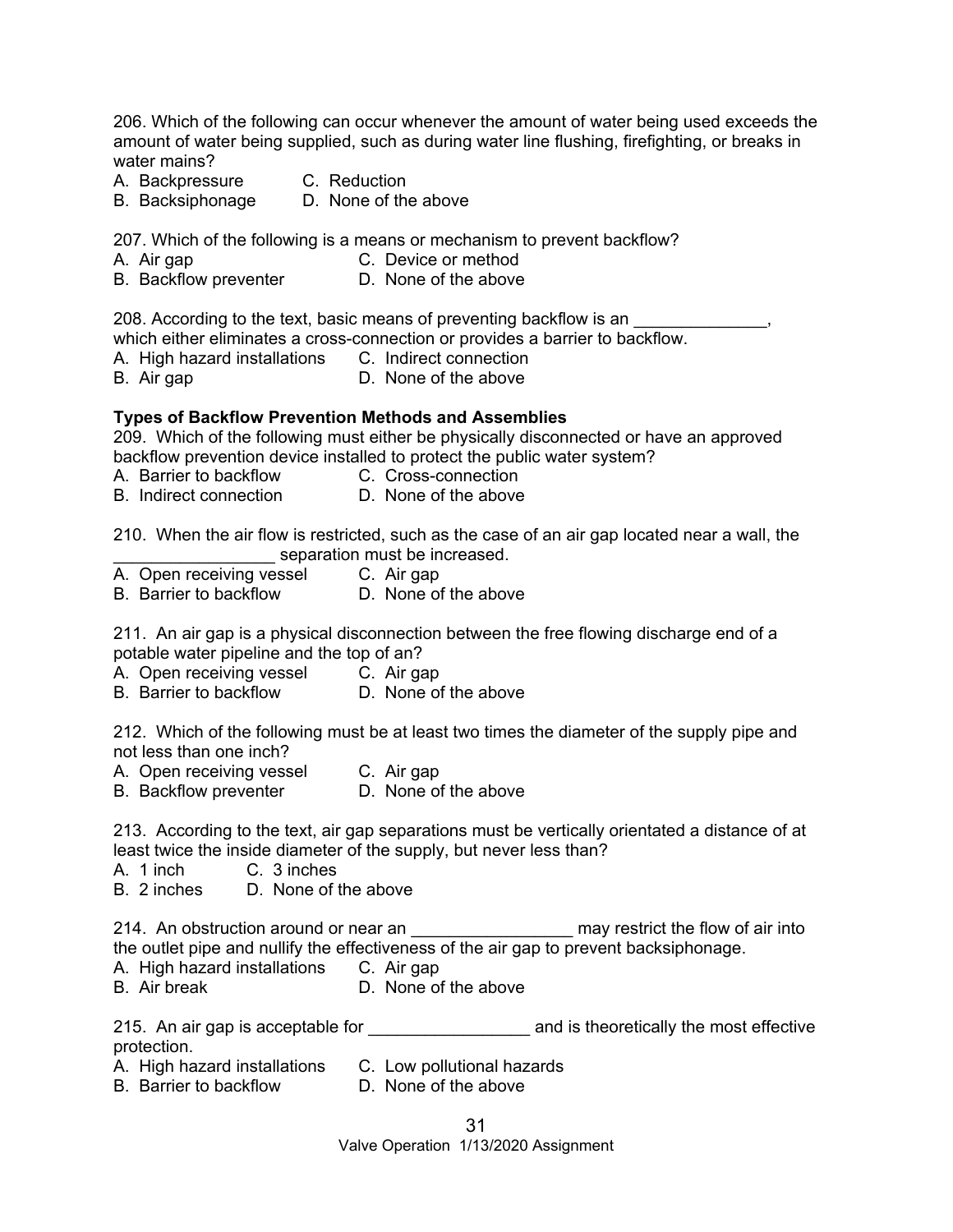216. According to the text, an air break is a physical separation between the free flowing discharge end of a potable water supply pipeline, and the overflow rim of an open or nonpressure receiving vessel.

A. True B. False

217. The type of device selected for a particular installation depends on several factors. A. True B. False

# **New EPA Rules for Distribution Reduction of Lead in Drinking Water Act**

218. The Reduction of Lead in Drinking Water Act means municipalities, water districts and developers who work with and pay for water infrastructure need to be preparing. A. True B. False

219. Lead, a metal found in natural deposits, is commonly used in household plumbing materials and water service lines.

A. True B. False

220. Lead in drinking water can also cause a variety of adverse health effects. In babies and children, exposure in drinking water above the action level can result in delays in physical and mental development, along with slight deficits in attention span and learning abilities. In adults, it can cause increases in blood pressure.

A. True B. False

221. The most common problem is with brass or chrome-plated brass faucets and fixtures which can leach significant amounts of lead into the water, especially cold water. A. True B. False

222. Homes built before 1999 are more likely to have lead pipes, fixtures and solder. A. True B. False

223. New homes are also at risk: even legally "lead-free" plumbing may contain up to 8 percent lead.

A. True B. False

224. Reduction of Lead in Drinking Water Act is to amend the Safe Drinking Water Act regarding the use and introduction into commerce of lead pipes, plumbing fittings or fixtures, solder and flux.

A. True B. False

225. This lead reduction law was established a prospective effective date of January 4, 2014, which provided a three-year timeframe for affected parties to transition to the new requirements.

A. True B. False

# **Pervasive Environmental Contaminant**

226. Lead can be ingested from various sources, including lead paint and house dust contaminated by lead paint, as well as soil, drinking water, and food. A. True B. False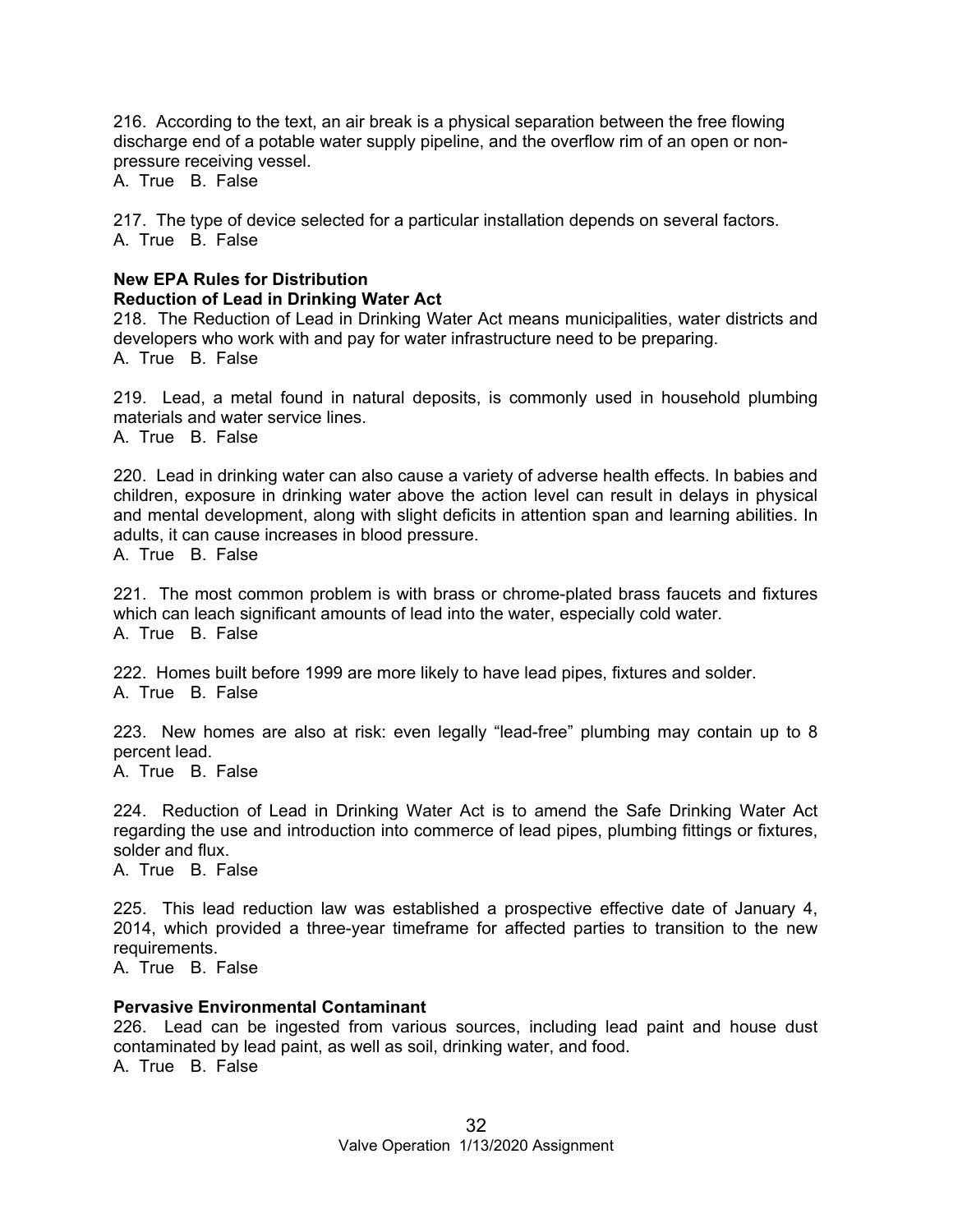227. Because lead accumulates in the body, all sources of lead should be controlled or eliminated to prevent childhood lead poisoning. A. True B. False

228. Beginning in the 1970s, lead concentrations in air, tap water, food, dust, and soil began to be substantially reduced, resulting in significantly reduced blood lead levels in children throughout the United States.

A. True B. False

229. Homes built before the 1978 homes might contain lead paint hazards, as well as drinking water service lines made from lead, or plumbing materials that contain lead. A. True B. False

230. Which of the following control reduces the leaching of lead plumbing components or solder into drinking water?

A. Adequate corrosion C. Water infrastructure

B. Lead enforcement D. None of the above

#### **Composite Meters**

231. Composite meters are one example of a \_\_\_\_\_\_\_\_\_\_\_\_\_\_\_\_\_\_\_\_ alternative that is not susceptible to no-lead regulations.

A. Lead free C. Zero lead

B. New low-lead brass D. None of the above

232. Composite meters do not depend on metal pricing fluctuations and have zero lead as opposed to low lead or even **the contract of the meters**.

- A. Bronze C. "Friction feeling"
- B. Zero lead D. None of the above

233. Which of the following does this type of meter boast longevity and resistance to corrosion from aggressive water?

- A. Bronze C. Composite
- B. Zero lead D. None of the above

234. Composite meters are constructed using a blend of plastic and?

- A. Lead-free C. Fiberglass
- B. Zero lead D. None of the above

235. Which of the following have been found to eliminate the "friction feeling" typically experienced with metal threads and metal couplings, facilitating easier installation?

- A. Bronze C. Composite threads
- B. Zero lead D. None of the above

236. With comprehensive testing, composite meters have demonstrated a burst pressure that is significantly greater than?

- 
- A. Bronze C. A blend of plastic and fiberglass
- B. Zero lead D. None of the above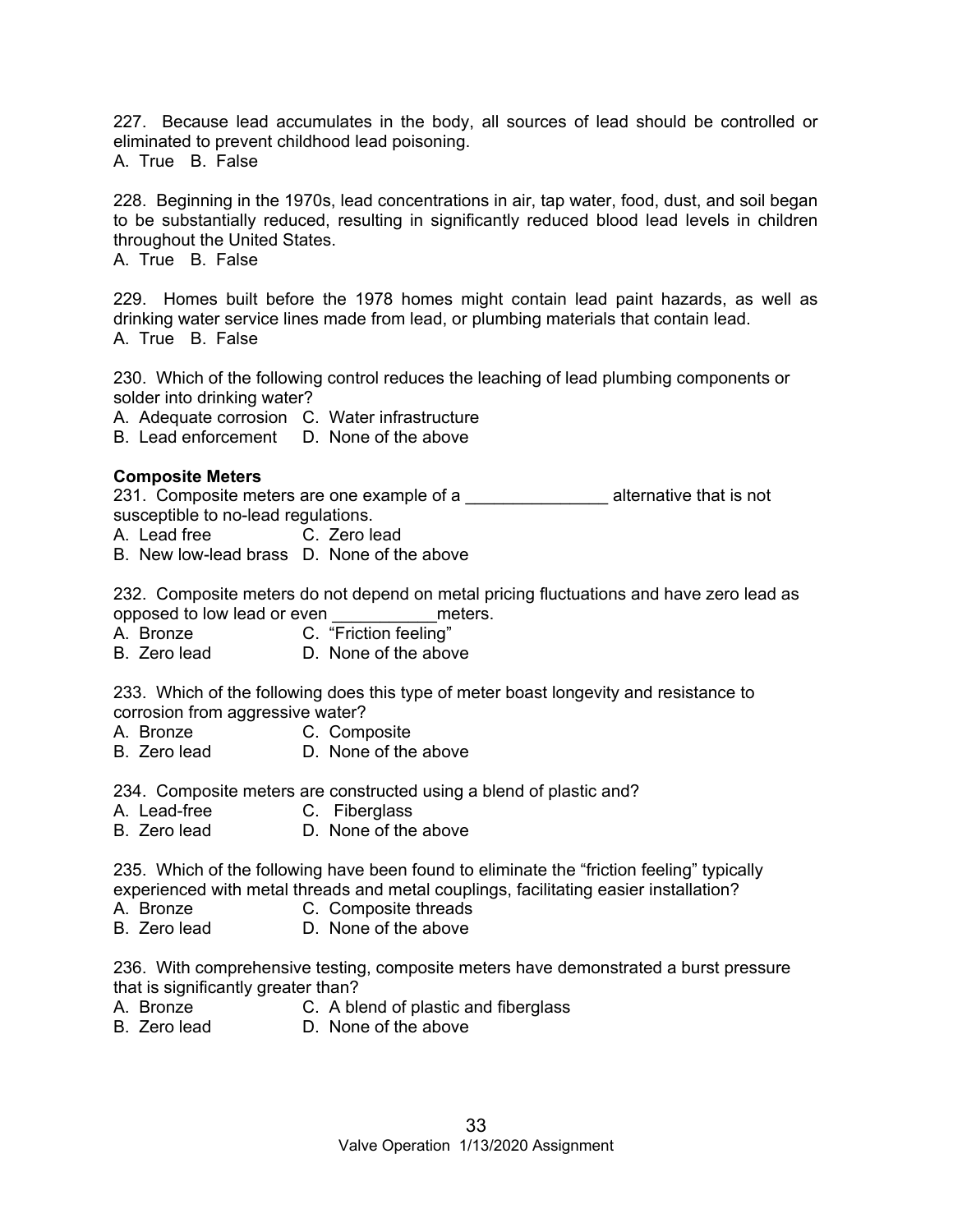237. Which of the following or zero lead products on the market and it is critical that utilities consider all of their options when selecting a new fleet of meters?

A. Lead-free C. Bronze

B. Zero lead D. None of the above

238. Composite technology today allows for better, more environmentally friendly composite products that will last up to 10 years in residential applications. A. True B. False

239. Everyone deserves access to safe, clean water. A. True B. False

240. The regulations specify maximum sampling frequencies, sampling locations, testing procedures, methods of keeping records, and frequency of reporting to the State. A. True B. False

241. According to the text, about half the distribution systems must provide periodic monitoring for microbiological contaminants and some chemical contaminants. A. True B. False

242. The regulations also mandate special reporting procedures to be followed if a contaminant exceeds \_\_\_\_\_\_\_\_\_\_\_\_\_.

A. An MCL C. Continuous chlorine residual

B. Turbidity D. None of the above

243. According to the text, it is essential that manufacturers deliver products that meet the highest standards for safety, quality, reliability and accuracy to ensure availability to, and conservation of?

- A. Their personal health C. This most precious resource
- B. Water system customers D. None of the above

244. To ensure that drinking water supplied by all public water supply systems as defined by the EPA meet Federal and State requirements, water system operators are required to collect samples regularly and?

- A. Frequency of sampling C. An adequate chlorine residual
- B. Have the water tested D. None of the above

245. The frequency of sampling and the chemicals that must be tested for depend on the physical size of the water system, \_\_\_\_\_\_\_\_\_\_\_\_\_\_\_\_, and the history of analyses.

| . . |                          |  |         |
|-----|--------------------------|--|---------|
|     | A. Frequency of sampling |  | C. An a |

adequate chlorine residual

B. The water source **D.** None of the above

#### **General Disinfection Requirements**

246. According to the text, disinfection is absolutely required for all water systems using surface water sources.

A. True B. False

247. The use of chlorine has almost completely eliminated occurrences of waterborne diseases in the United States.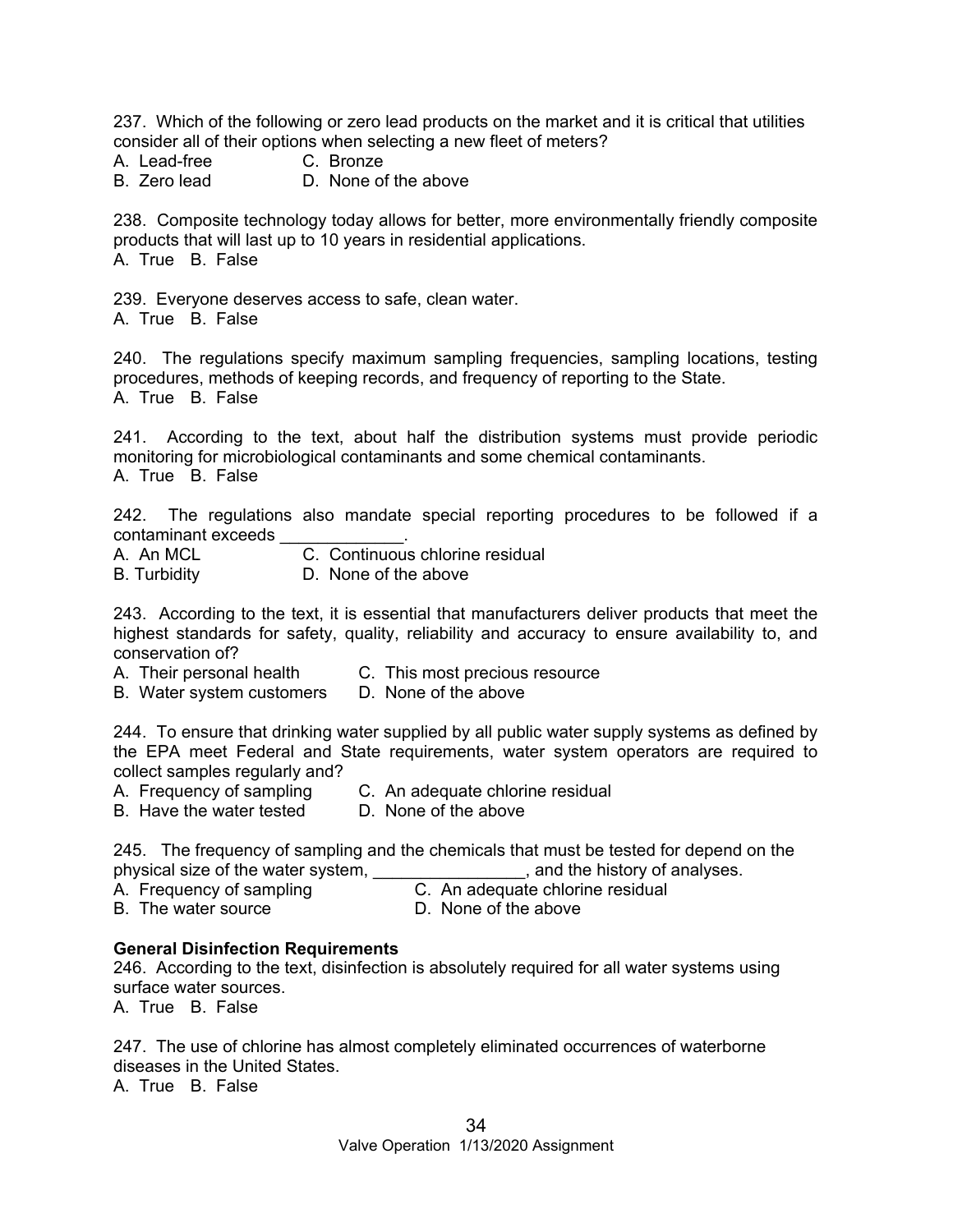248. As the water enters the distribution system, it must carry a \_\_\_\_\_\_\_\_\_\_\_\_\_\_\_ that will be retained throughout the distribution system.

- 
- A. Disinfectant like UV C. Continuous chlorine residual<br>B. Byproduct of chlorine D. None of the above B. Byproduct of chlorine

249. Water samples from points on the distribution system must be analyzed periodically to make sure \_\_\_\_\_\_\_\_\_\_\_\_\_\_\_\_\_\_\_ is being maintained.

- A. Frequency of sampling C. An adequate chlorine residual
- B. Water system customers D. None of the above

250. The disinfection byproducts are formed when chlorine reacts with naturally occurring substances in raw water such as decaying vegetation containing?

- A. An MCL C. Humic and fulvic acids
- B. Turbidity D. None of the above

251. Which of the following was identified was trihalomethane a group of organic chemicals that are known carcinogens to some animals, so they are assumed also to be carcinogenic to humans?

- A. HAAA5s C. Chlorine byproduct chemicals
- B. Turbidity **D.** None of the above

252. Which of the following have been identified that may be harmful, and may cause some adverse health reactions.

- A. Other byproducts of disinfection C. Continuous chlorine residual
- 
- B. Turbidity **D.** None of the above

# **Consumer Confidence Reports**

253. Information on the source water and \_\_\_\_\_\_\_\_\_\_ must be furnished to the satellite system by the system selling the water.

A. Chemical analyses C. No concern for byproducts

B. Turbidity D. None of the above

254. One of the very significant provisions of the 1996 SDWA amendments is the addition of the consumer confidence report (CCR) requirement. A. True B. False

255. According to the text, some States are preparing much of the information for their water systems, but the system operator still must add local information. A. True B. False

256. Some States are preparing much of the information for their water systems, but the system operator still must add local information. A. True B. False

257. The purpose of the CCR is to provide all water customers with basic facts regarding their drinking water so that individuals can make decisions about decisions based on their personal health.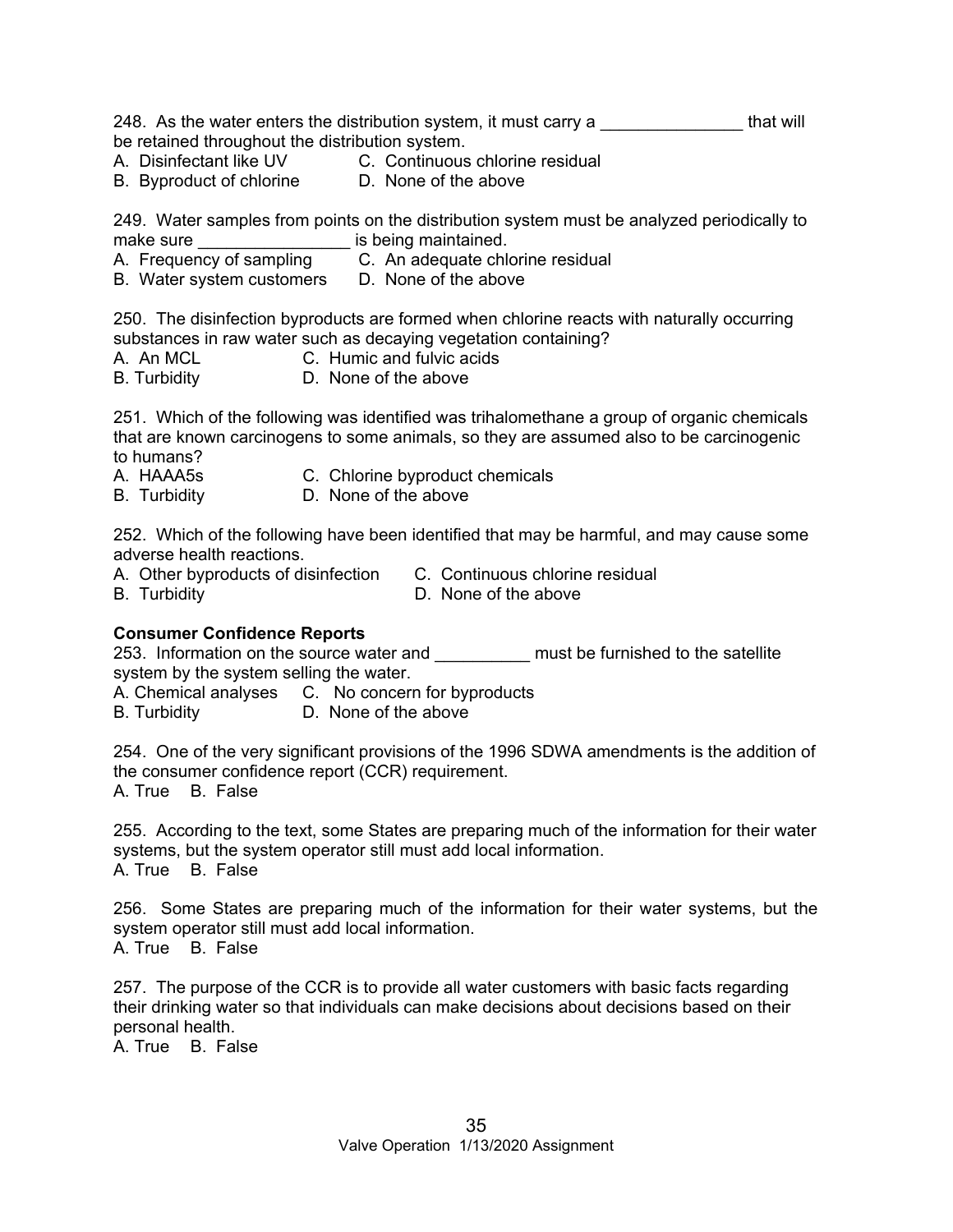258. According to the text, water system operators should keep in mind that CCRs provide an opportunity to educate consumers about the?

A. Chemical analyses **C.** Sources and quality of their drinking water

B. Concern for byproducts D. None of the above

#### **Distribution System Water Quality Problems Turbidity**

259. Turbidity is caused by particles suspended in water, these particles scatter or reflect light rays, making the water appear cloudy.

A. True B. False

260. At no time may the turbidity exceed 5 ntu. A. True B. False

261. Increases in turbidity may be caused by changes in velocity or inadequate flushing following main replacement.

A. True B. False

262. Turbidity in water is significant from a public health standpoint because \_\_\_\_\_\_\_\_\_\_\_ could shelter microorganisms from the disinfectant and allow them to still be viable when they reach the customer.

- A. Hardness C. Suspended particles
- B. Turbidity **D.** None of the above

263. 2 part question - EPA regulations direct that, for most water systems, the turbidity of water entering the distribution system must be equal or less than **the number of the system** ntu in at least percent of the measurements taken each month.

A.  $0.5 - 95$  C.  $95 - 0.5$ 

B. 0.2 - 80 D. None of the above

# **Hardness**

264. Water hardness usually comes from water contacting rock formations, such as water from wells in?

- A. Turbidity **C. Concentration of calcium and magnesium**<br>B. Limestone formations **D. None of the above**
- B. Limestone formations

265. Most surface water is of?

- 
- A. Hardness C. Soft hardness
- B. Medium hardness D. None of the above

266. Water with 300 mg/L of hardness usually is considered soft. A. True B. False

267. Hard water usually is quite corrosive, and may have to be treated to reduce the corrosivity.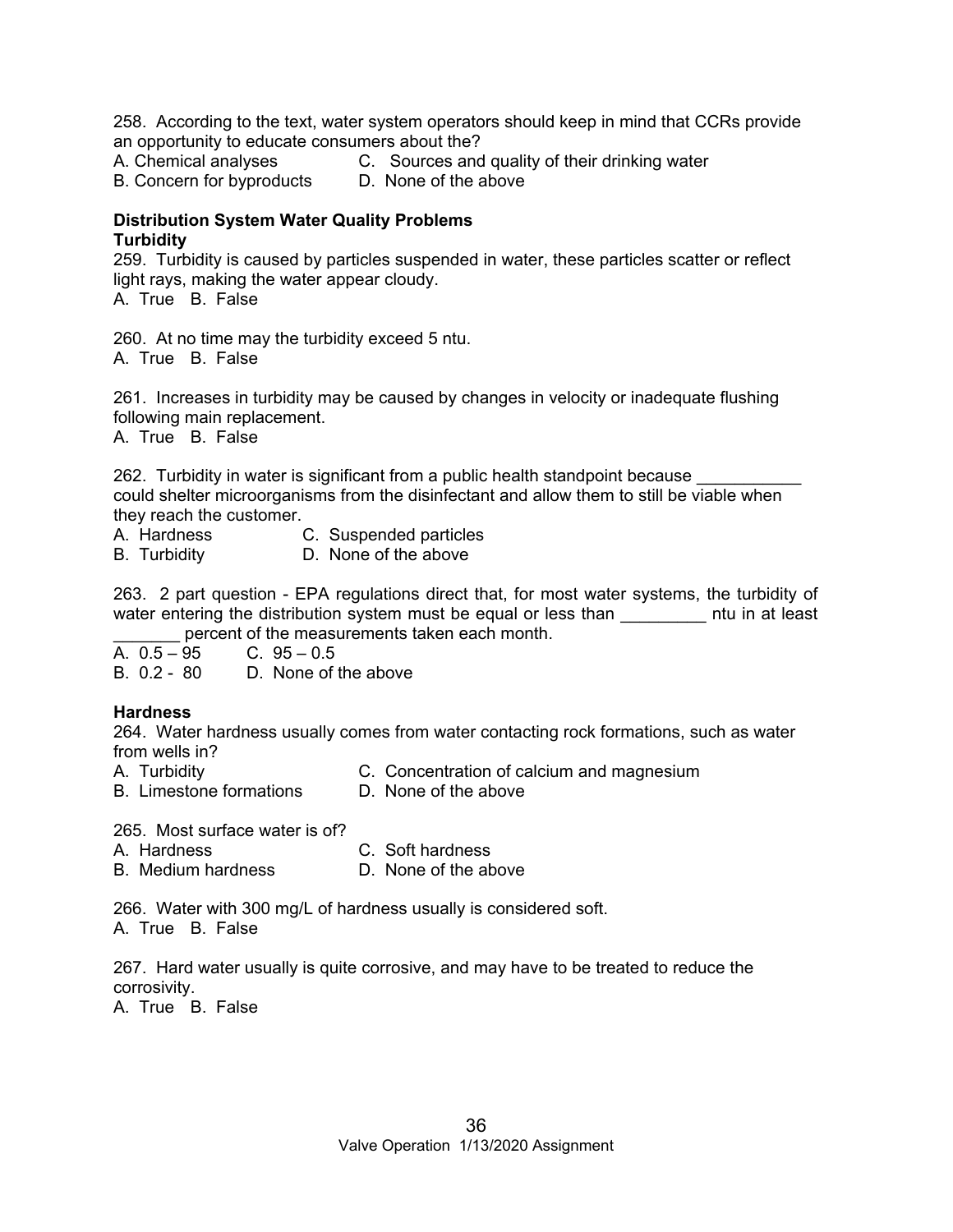**Iron** 

268. Ferrous iron (Fe2) is in a zero is and water containing ferrous iron is colorless.

A. Hardness C. Rust-colored

B. Dissolved state D. None of the above

269. Ferric iron (Fe3) has been oxidized, and water containing it is?

A. Hardness C. Rust-colored

B. Medium hardness D. None of the above

270. Gallionella can cause example and states and odors, clogged pipes, and pump failure.

A. System failure C. Red water

B. Bacteria D. None of the above

271. Water samples show increased iron concentrations between the point where water enters the distribution system and the consumer's tap, either corrosion, Iron bacteria, or both are probably taking place.

A. True B. False

272. If the problem is caused by system pressure, flushing mains, shock chlorination, and carrying increased residual chlorine are alternatives to consider. A. True B. False

#### **Manganese**

273. The NSDWR recommend a concentration not to exceed 0.05 mg/L to avoid?

- A. Customer complaints C. Water system contamination
- B. Pressure loss D. None of the above
	-

# **Water Quality Safeguards**

274. Which of the following are recommended above is absolutely necessary to prevent back siphonage and the entry of contaminants?

- 
- 
- A. Static pressure C. Continuous positive pressure<br>B. Chlorine B. Continuous positive pressure D. None of the above

275. Either water use must be restricted or the water system must be upgraded to be capable of supplying more water, if water demands are so great during peak demand periods that pressure declines in parts of the systems.

A. True B. False

276. Which of the following may be reduced during a main break because of the large amount of escaping water?

- A. Bacteriological safety C. Cross connection
- B. System pressure D. None of the above

# **Types of Joints**

277. Caulked joints. Caulked joints for which of the following shall be firmly packed with oakum or hemp and filled with molten lead?

- A. Brass or copper C. Cast iron hub-and-spigot pipe
- B. Lead ring D. None of the above

Valve Operation 1/13/2020 Assignment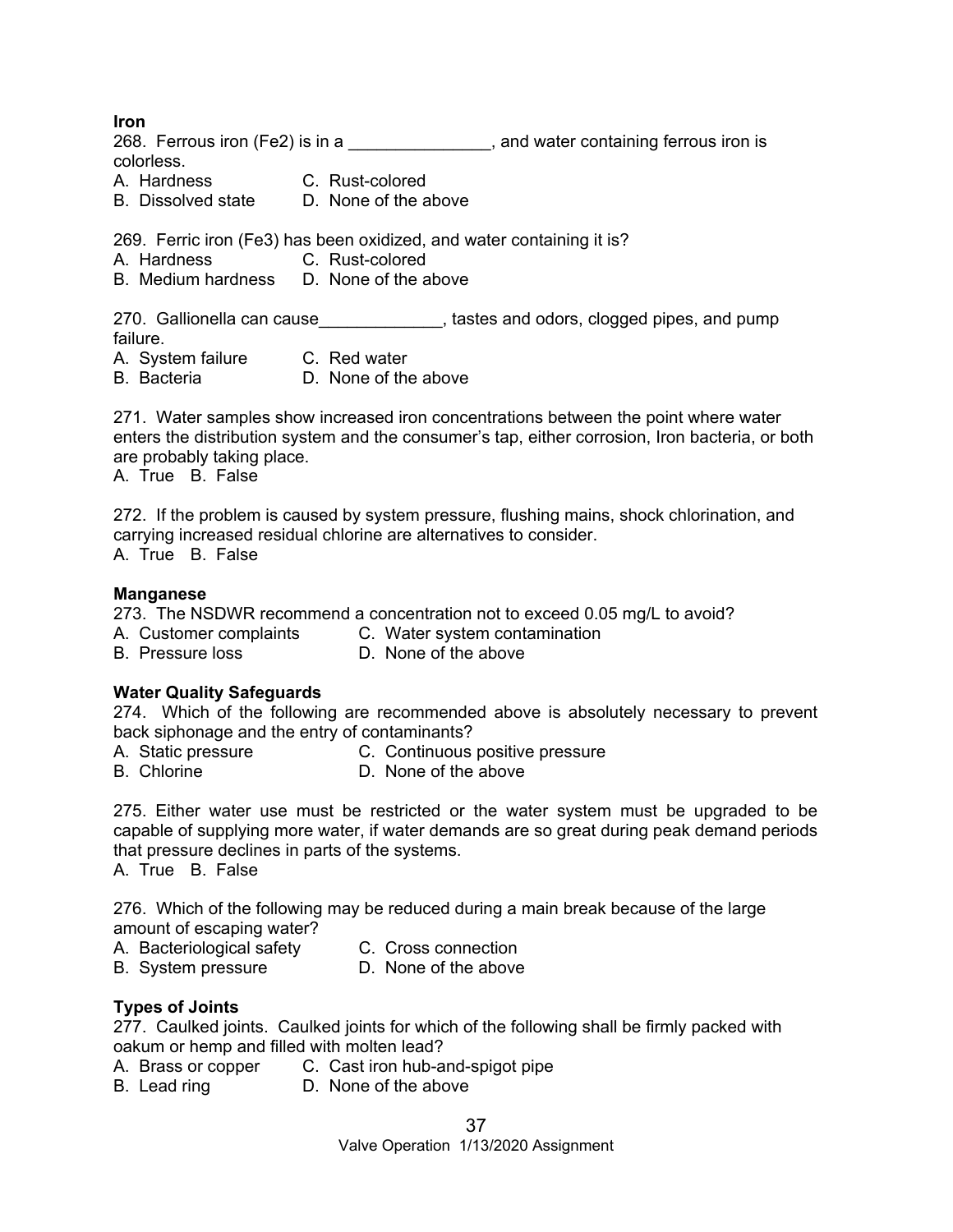278. Paint, varnish, or other coatings shall not be permitted on the jointing material until after a plumbing inspector has been given the opportunity to test and approve or disapprove the?

- A. Joint C. Properly soldered together
- B. Caulking ferrule D. None of the above

## **Threaded/Screwed Joints**.

279. All burrs shall be removed; pipe ends shall be reamed or filed to size of the shall be removed?

- A. Bore and all chips C. Flange
- B. Lead ring D. None of the above

280. Which of the following shall have exposed surface on each side of the joint at least  $\frac{3}{4}$ " and at least as thick as the material being joined.

A. A proper flaring tool C. Properly soldered together

B. Wiped joints D. None of the above

281. Wall or floor flange lead-wiped joints shall be made by using a lead ring or which of the following placed behind the joints at the wall or floor?

- A. Bore and all chips C. Flange
- B. Lead ring D. None of the above

282. Which of the following between lead pipe and cast iron, steel or wrought iron shall be made by means of a caulking ferrule, soldering nipple, or bushing?

- A. Joints C. Properly soldered together
- B. Wiped joints D. None of the above

# **Soldered Joints.**

283. The joints shall be which of the following and made with approved lead free solder?

- A. Bore and all chips C. Properly fluxed
- B. Cleaned bright D. None of the above

284. Joints in copper water tubing shall be made with approved cast bronze or wrought copper pressure fittings?

A. A proper flaring tool C. Properly soldered together

B. Wiped joints D. None of the above

285. All solders or flux containing more than 0.2% lead shall bear a warning label which states that the solder or?

- A. Brass or copper C. Flux
- B. Lead ring D. None of the above

#### **Flared Joints.**

286. Which of the following for plastic pipe and tubing and soft copper water tubing shall be made with approved fittings?

- A. Approved fitting(s) C. Are prohibited
- B. Flared joints D. None of the above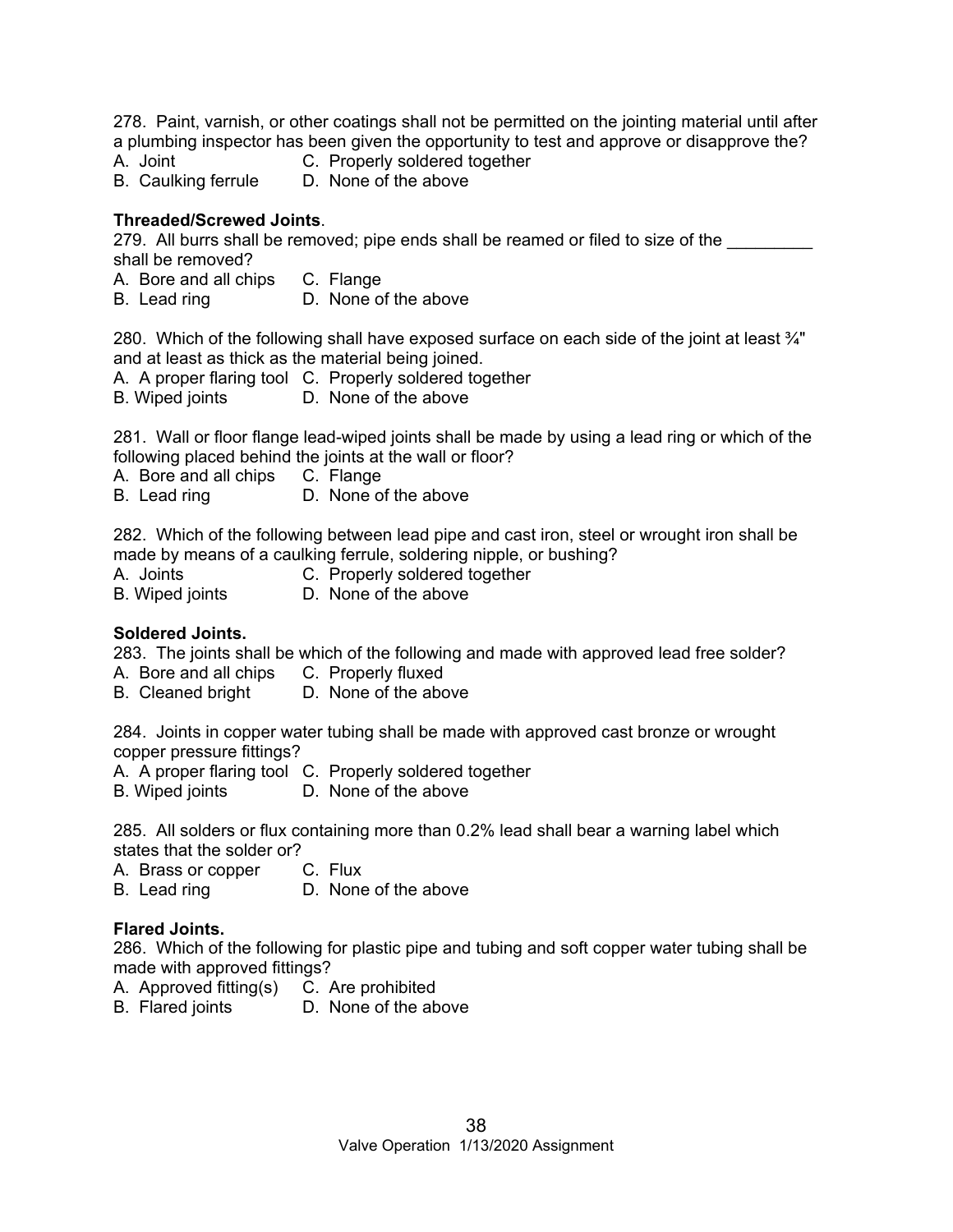#### **Plastic Pipe Joints**

287. Every joint in plastic piping shall be made with approved fittings by either solvent welded or fusion welded connections, compression fittings, approved insert fittings, metal clamps and screws of corrosion resistant material, or?

- A. Adaptor fittings C. Threaded joints
- B. Solvent welded D. None of the above

#### **Joints and Fittings in Plastic Pipe.**

288. Which of the following and joints shall be in accordance with the manufacturer's recommendations?

- A. Potable water piping fittings C. Threaded or flanged joints
- 
- B. Slip joints **D.** None of the above

289. Polyethylene (PE) pipe shall be installed only with compression fittings, insert and clamp type fittings or?

- A. Compression fittings C. Thermal welded joints and fittings
- B. Solvent welded D. None of the above

290. Which of the following shall be of corrosion resistant material, the inside diameter of any insert fitting shall not be less than the minimum allowable size for water service/distribution piping?

- A. Clamps C. Ground joint connections
- B. Slip joints D. None of the above

291. Polyvinyl chloride (PVC) pipe shall be installed with which of the following joints only?

- A. Adaptor fittings C. Solvent welded or flanged
- B. Solvent welded D. None of the above

292. The primer and solvent cement used shall be in accordance with the manufacturer's recommendation for?

- A. Polyvinyl chloride piping C. Ground joint connections
- B. Slip joints **D.** None of the above
	-

293. Polybutylene (PB) pipe shall be installed only with insert and clamp type fittings, compression type, flanged type, or?

- A. Compression fittings C. Thermal welded joints and fittings
- B. Solvent welded **D.** None of the above
- 

#### **Plastic Pipe.**

294. Joints between plastic pipe and which of the following shall be made only with an appropriate type adaptor?

- 
- C. Neoprene gasket and stainless steel bands B. Non-plastic material D. None of the above

# **Plastic-Commingling.**

295. There shall be no commingling of which of the following within the same plumbing system except through the use of proper adaptors?

- A. Proper adaptors C. Plastic materials
- B. Stainless steel bands D. None of the above